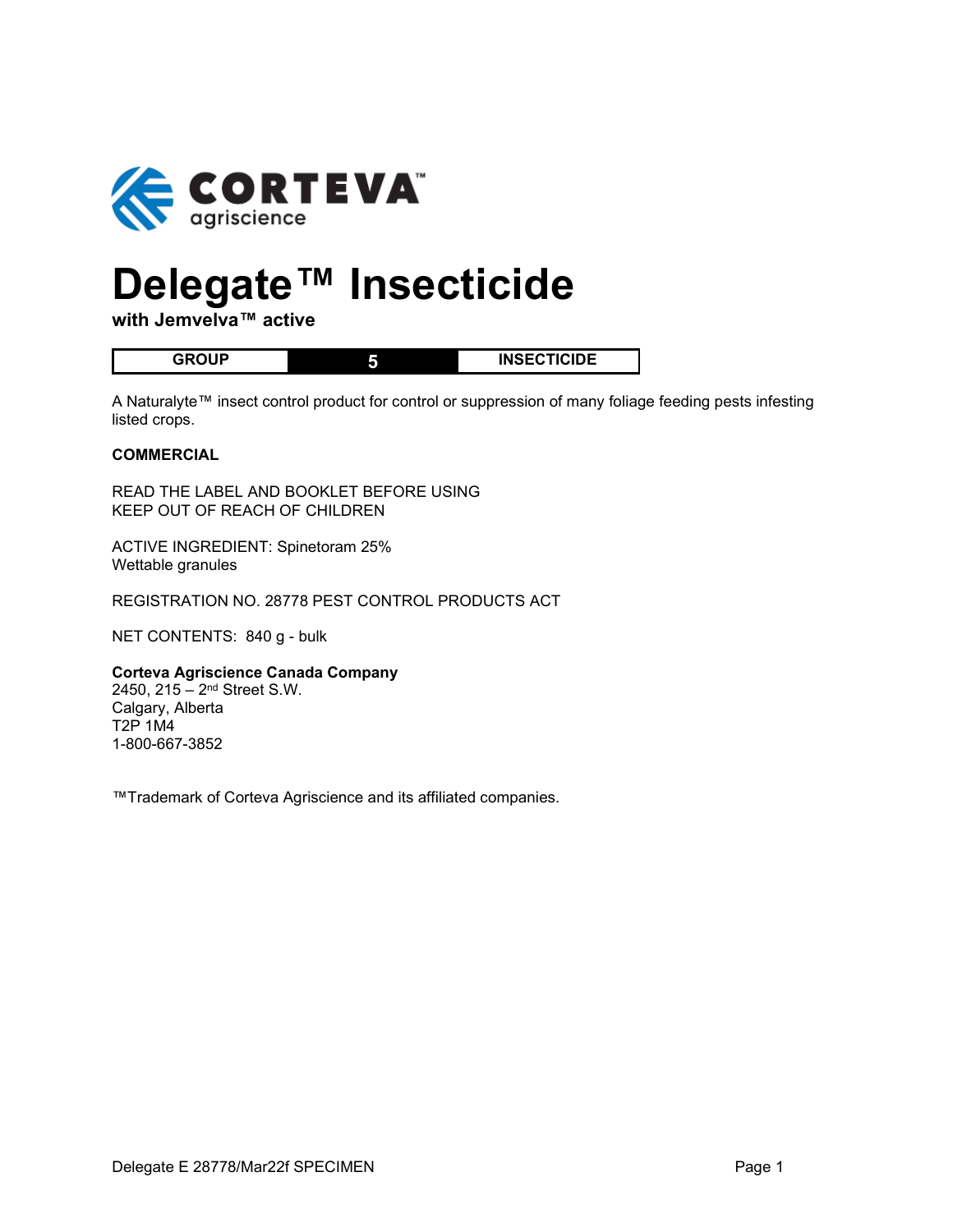## **PRECAUTIONS**

#### **KEEP OUT OF REACH OF CHILDREN**

Wear coveralls over a long-sleeved shirt, long pants, chemical- resistant gloves, socks and shoes during mixing, loading, clean-up and repair. Wear a long-sleeved shirt, long pants, chemical- resistant gloves, socks and shoes during application. Gloves are not required during application within a closed cab and/or cockpit.

Do not enter, or allow workers, adults, children or pets to enter into treated areas for 12 hours after application.

Apply only when the potential for drift to areas of human habitation or areas of human activity such as houses, cottages, schools and recreational areas is minimal. Take into consideration wind speed, wind direction, temperature inversions, application equipment and sprayer settings.

#### **FIRST AID**

#### **Take container, label or product name and Pest Control Product Registration Number with you when seeking medical attention.**

**If swallowed:** Call a poison control centre or doctor immediately for treatment advice. Have person sip a glass of water if able to swallow. Do not induce vomiting unless told to do so by a poison control centre or doctor. Do not give anything by mouth to an unconscious person.

**If on skin or clothing:** Take off contaminated clothing. Rinse skin immediately with plenty of water for 15-20 minutes. Call a poison control centre or doctor for treatment advice.

**If inhaled**: Move person to fresh air. If person is not breathing, call 911 or an ambulance, then give artificial respiration, preferably by mouth-to-mouth, if possible. Call a poison control centre or doctor for further treatment advice.

**If in eyes**: Hold eye open and rinse slowly and gently with water for 15-20 minutes. Remove contact lenses, if present, after the first 5 minutes, then continue rinsing eye. Call a poison control centre or doctor for treatment advice.

# **TOXICOLOGICAL INFORMATION**

No specific antidote. Employ supportive care. Treatment should be based on the judgment of the physician in response to reactions of the patient.

#### **AGRICULTURAL CHEMICAL**

Do not ship or store with food, feeds, drugs or clothing.

#### **ENVIRONMENTAL PRECAUTIONS**

TOXIC to bees exposed to direct treatment, drift, or residues on flowering crops or weeds. DO NOT apply this product to flowering crops or weeds if bees are visiting the treatment area. Minimize spray drift to reduce harmful effects on bees in habitats close to the application site.

TOXIC to small wild mammals.

May be TOXIC to certain beneficial insects. Minimize spray drift to reduce harmful effects on beneficial insects in habitats next to the application site such as hedgerows and woodland.

TOXIC to non-target terrestrial plants. Observe buffer zones specified under DIRECTIONS FOR USE.

To reduce runoff from treated areas into aquatic habitats avoid application to areas with a moderate to steep slope, compacted soil, or clay. Avoid application when heavy rain is forecast. Contamination of aquatic areas as a result of runoff may be reduced by including a vegetative strip between the treated area and the edge of the water body.

#### **STORAGE**

Avoid freezing. Store in original container in a secured dry storage area. Prevent cross-contamination with other pesticides and fertilizers. To prevent contamination store this product away from food or feed.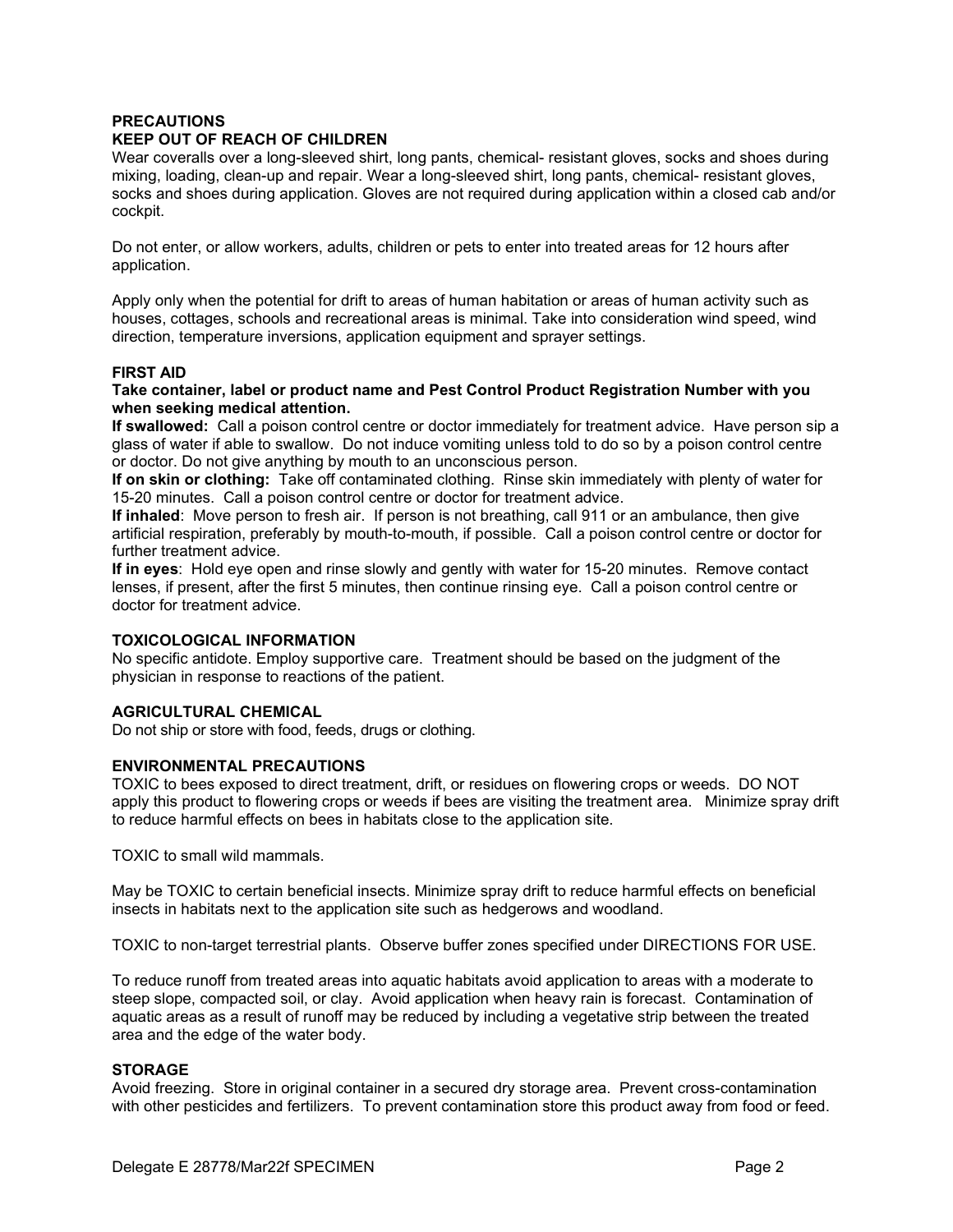# **DISPOSAL**

#### **Recyclable Containers:**

Do not reuse this container for any purpose. This is a recyclable container, and is to be disposed of at a container collection site. Contact your local distributor/dealer or municipality for the location of the nearest collection site. Before taking the container to the collection site:

- 1. Triple- or pressure-rinse the empty container. Add the rinsings to the spray mixture in the tank.
- 2. Make the empty, rinsed container unsuitable for further use.

If there is no container collection site in your area, dispose of the container in accordance with provincial requirements.

#### **Returnable Containers:**

Do not reuse this container for any purpose. For disposal, this empty container may be returned to the point of purchase (distributor/dealer).

For information on disposal of unused, unwanted product, contact the manufacturer or the provincial regulatory agency. Contact the manufacturer and the provincial regulatory agency in case of a spill, and for clean-up of spills.

#### **GENERAL USE PRECAUTIONS**

READ ALL DIRECTIONS CAREFULLY BEFORE APPLYING. FAILURE TO FOLLOW LABEL INSTRUCTIONS MAY RESULT IN ERRATIC INSECT CONTROL OR CROP DAMAGE.

#### **Tank Mixing**

In some cases, tank mixing a pest control product with another pest control product or a fertilizer can result in biological effects that could include, but are not limited to: reduced pest efficacy or increased host crop injury. The user should contact Corteva Agriscience Canada Company at 1-800-667-3852 or [www.corteva.ca](http://www.corteva.ca/) for information before mixing any pesticide or fertilizer that is not specifically recommended on this label.

When tank-mixes are permitted, read and observe all label directions, including rates and restrictions for each product used in the tank-mix. Follow the more stringent label precautionary measures for mixing, loading and applying stated on the product labels.

#### **DIRECTIONS FOR USE**

Delegate Insecticide is derived from the fermentation of *Saccharopolyspora spinosa.* Delegate Insecticide is recommended for use in integrated pest management programs and should be applied when scouting indicates that target pest densities have reached the economic threshold. Follow the specific use instructions given in this label to control target pests. Delegate Insecticide should be mixed with water and can be applied using ground application or aerial (potatoes and corn only) application equipment. Any insect control agent can become less effective over time if target insects develop resistance to its mode of action. Adherence to local integrated pest management strategies helps to prolong the usefulness of all insect control products.

As this product is not registered for the control of pests in aquatic systems, DO NOT use to control aquatic pests.

DO NOT contaminate irrigation or drinking water supplies or aquatic habitats by cleaning of equipment or disposal of wastes.

Field sprayer application: DO NOT apply during periods of dead calm. Avoid application of this product when winds are gusty. DO NOT apply with spray droplets smaller than the American Society of Agricultural and Biological Engineers (ASAE S572.1) fine classification. Boom height must be 60 cm or less above the crop or ground.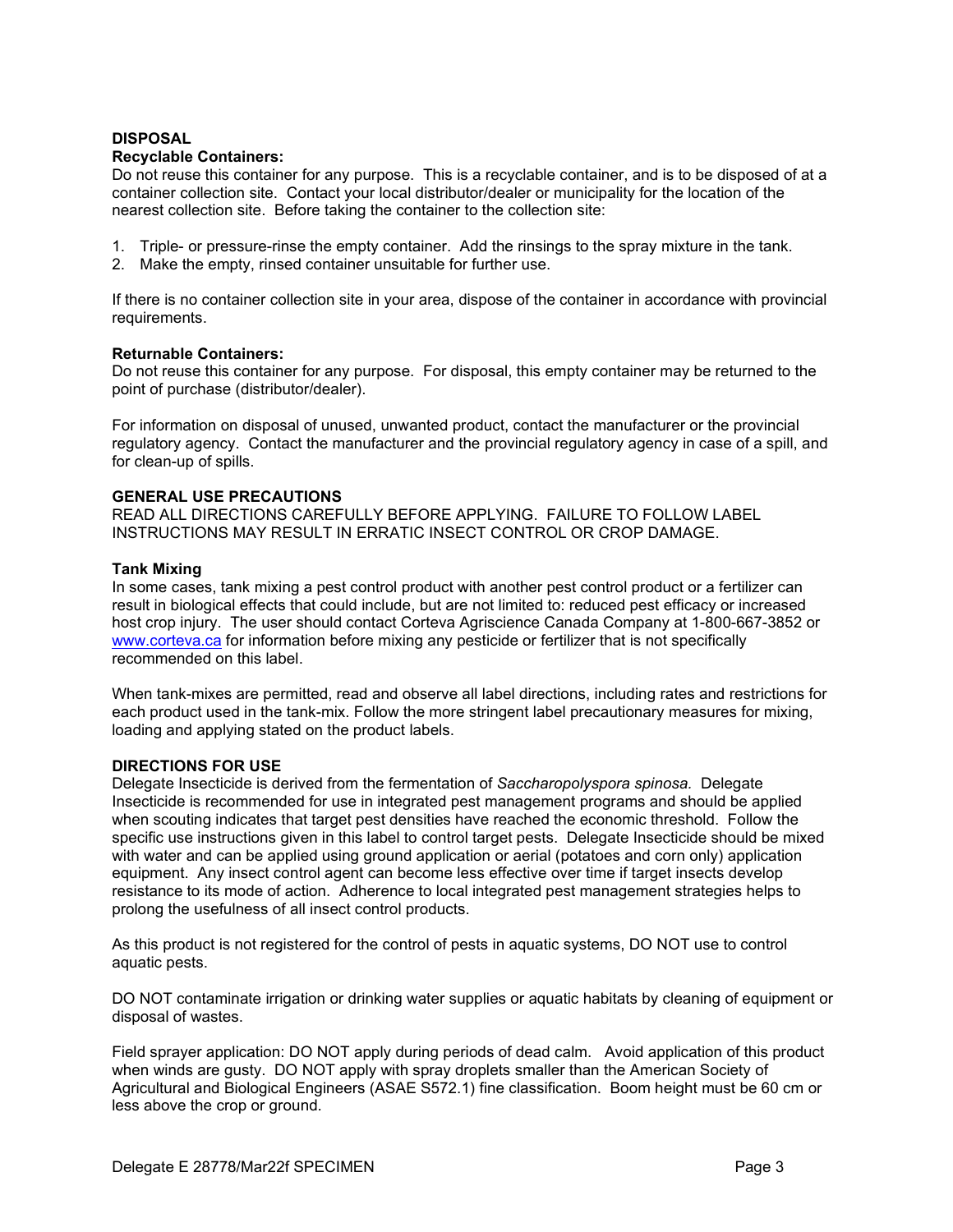Airblast application: DO NOT apply during periods of dead calm. Avoid application of this product when winds are gusty. DO NOT direct spray above plants to be treated. Turn off outward pointing nozzles at row ends and outer rows. DO NOT apply when wind speed is greater than 16 km/h at the application site as measured outside of the treatment area on the upwind side.

#### **Aerial Application Potatoes and Corn (field, sweet, seed and popcorn) Only**

DO NOT apply during periods of dead calm. Avoid application of this product when winds are gusty. DO NOT apply when wind speed is greater than 16 km/h at flying height at the site of application. DO NOT apply with spray droplets smaller than the American Society of Agricultural Engineers (ASAE S572.1) fine classification. To reduce drift caused by turbulent wingtip vortices, the nozzle distribution along the spray boom length MUST NOT exceed 65% of the wing- or rotorspan.

Apply only by fixed-wing or rotary aircraft equipment which has been functionally and operationally calibrated for the atmospheric conditions of the area and the application rates and conditions of this label.

Label rates, conditions and precautions are product specific. Read and understand the entire label before opening this product. Apply only at the rate recommended for aerial application on this label. **Where no rate for aerial application appears for the specific use, this product cannot be applied by any type of aerial equipment.**

Ensure uniform application. To avoid streaked, uneven or overlapped application, use appropriate marking devices or equivalent electronic positioning systems (GPS).

#### **Use Precautions**

Apply only when meteorological conditions at the treatment site allow for complete and even crop coverage. Apply only under conditions of good practice specific to aerial application as outlined in the *National Aerial Pesticide Application Manual*, developed by the Federal/Provincial/Territorial Committee on Pest Management and Pesticides.

#### **Operator Precautions**

Do not allow the pilot to mix chemicals to be loaded onto the aircraft. Loading of premixed chemicals with a closed system is permitted.

It is desirable that the pilot have communication capabilities at each treatment site at the time of application.

The field crew and mixer/loaders must wear chemical resistant gloves, coveralls and goggles or face shield during mixing/loading, cleanup and repair. Follow the more stringent label precautions in cases where the operator precautions exceed the generic label recommendations on the existing ground boom label.

All personnel on the job site must wash hands and face thoroughly before eating and drinking. Protective clothing, aircraft cockpit and vehicle cabs must be decontaminated regularly.

#### **Product Specific Precautions**

Read and understand the entire label before opening this product. If you have questions, call the manufacturer at 1-800-667-3852 or obtain technical advice from the distributor or your provincial agricultural representative.

See specific crop instructions for additional precautions and recommended application rates. Where rate ranges appear, use the high rate when pest populations are high or for extended intervals.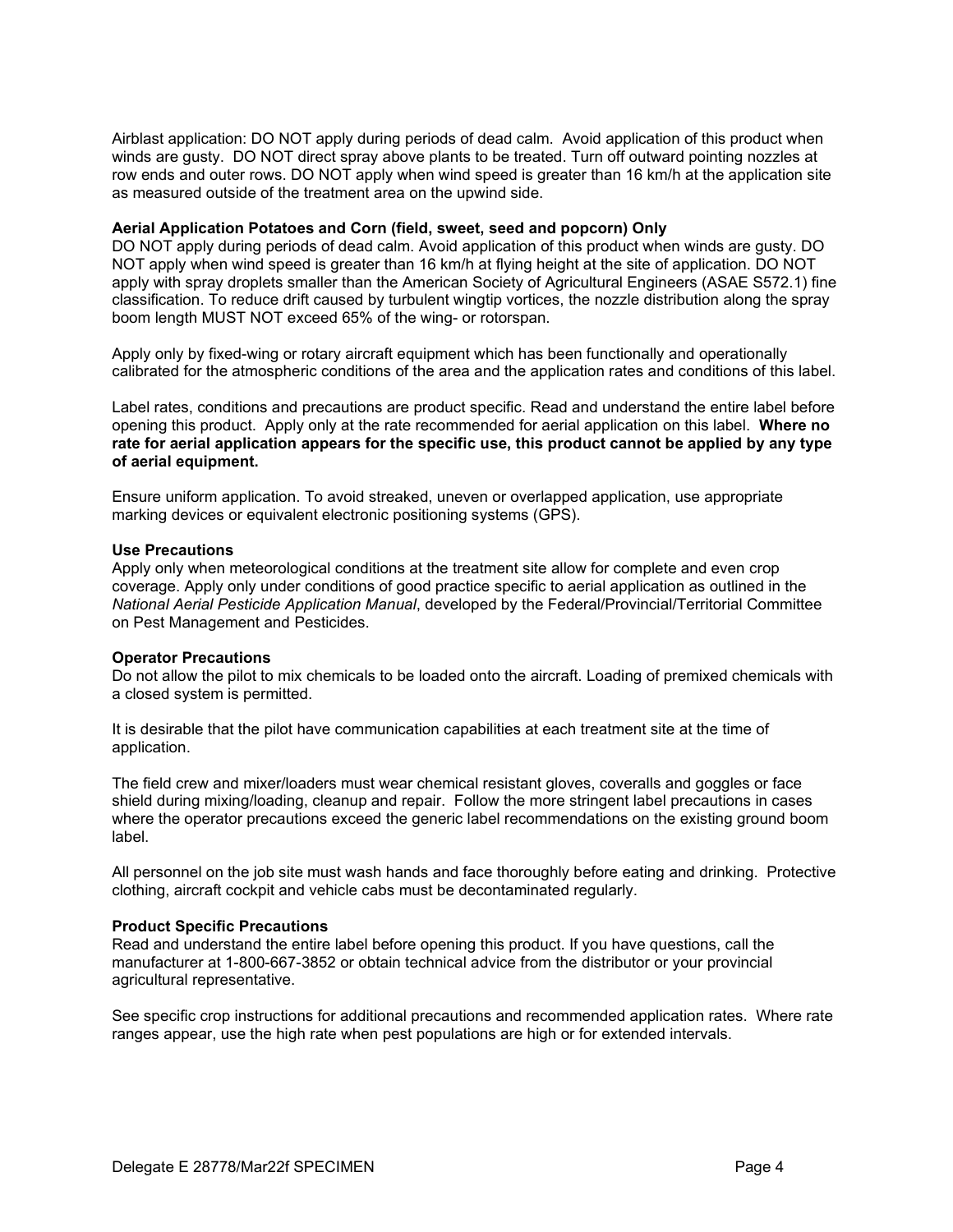#### **Mixing Instructions**

Fill the spray tank one-half full with the amount of clean water required. Start agitation and add the required amount of Delegate Insecticide. Continue agitation while filling the spray tank to the required spray volume. Maintain agitation in the spray tank during mixing, loading, and application.

#### **Application Instructions**

Mix the recommended dosage of Delegate Insecticide in sufficient water to ensure thorough coverage of the entire plant. Use ground based spray equipment capable of thorough coverage of the target. Orient the boom and the nozzles to obtain uniform crop coverage. Follow manufacturers' recommendations for the ideal nozzle spacing and spray pressure. Attention should be given to sprayer speed and calibration, wind speed, and foliar canopy to ensure adequate spray coverage of Delegate Insecticide. Treated field may only be rotated to labeled crops.

# **Buffer Zones**

Use of the following spray methods or equipment **DO NOT** require a buffer zone: hand-held or backpack sprayer, inter-row hooded sprayer, spot treatment, soil drench, and soil incorporation.

The buffer zones specified in the table below are required between the point of direct application and the closest downwind edge of sensitive terrestrial habitats (such as grasslands, forested areas, shelter belts, woodlots, hedgerows, riparian areas and shrublands).

| Method of<br><b>Application</b> | Crop                                                                                                                    |                                               | <b>Buffer Zones (metres) Required for</b><br>the<br><b>Protection of:</b><br><b>Terrestrial Habitat</b> |
|---------------------------------|-------------------------------------------------------------------------------------------------------------------------|-----------------------------------------------|---------------------------------------------------------------------------------------------------------|
| Field sprayer                   | Field crops                                                                                                             |                                               |                                                                                                         |
| Airblast                        | Pome fruits, stone<br>fruits, berries, tree<br>nuts, grapes, seed<br>orchards (conifers)*<br>and outdoor<br>ornamentals | Early growth<br>stage<br>Late growth<br>stage | 2<br>1                                                                                                  |
|                                 | Highbush blueberry                                                                                                      | Early growth<br>stage                         | 1                                                                                                       |
|                                 |                                                                                                                         | Late growth<br>stage                          | 1                                                                                                       |

\*For conifers, only the late growth stage buffer zone apply.

When tank mixes are permitted, consult the labels of the tank-mix partners and observe the largest (most restrictive) spray buffer zone of the products involved in the tank mixture and apply using the coarsest spray (ASAE) category indicated on the labels for those tank mix partners.

The spray buffer zones for this product can be modified based on weather conditions and spray equipment configuration by accessing the Spray Buffer Zone Calculator on the Pesticides portion of the Canada.ca website.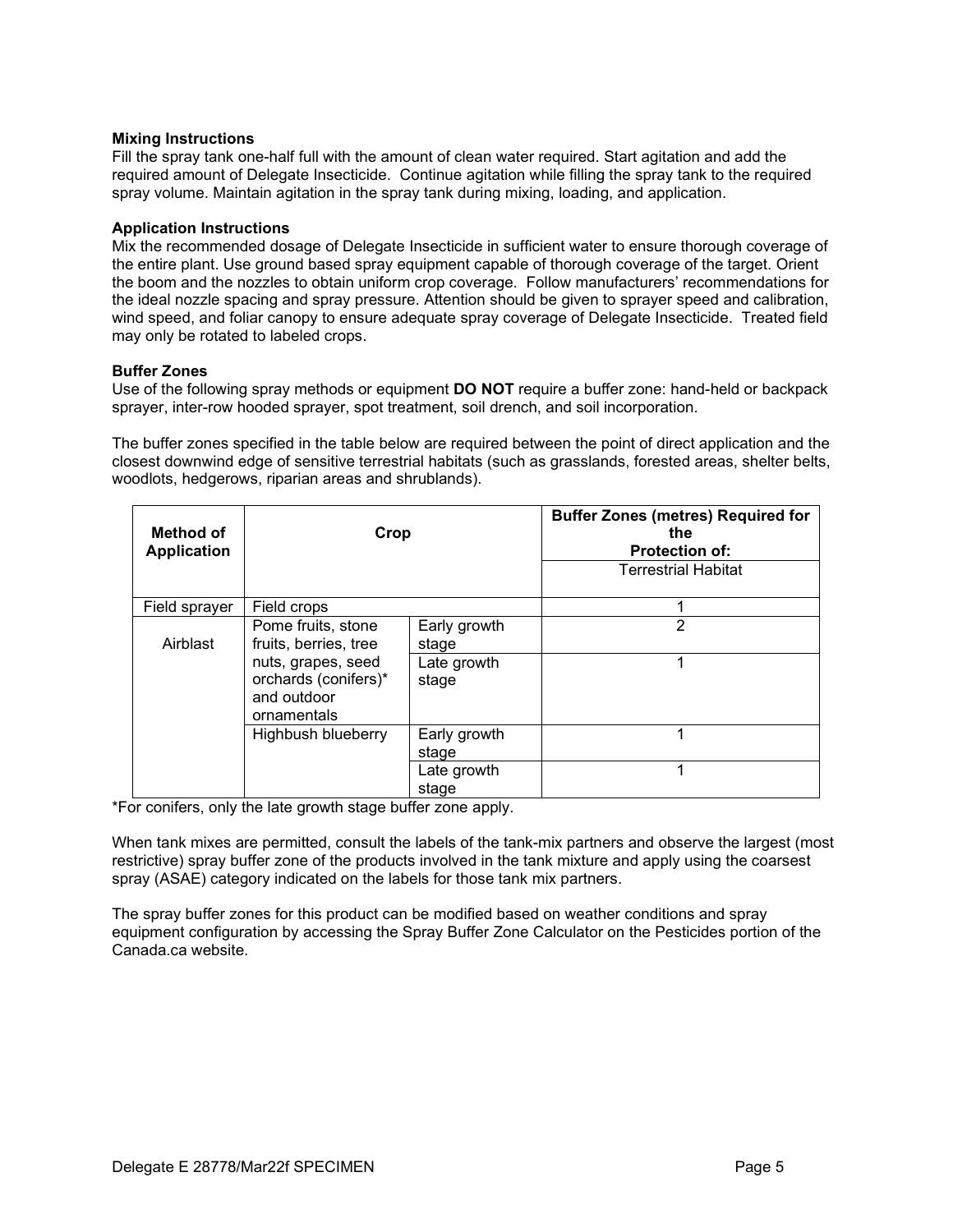# **INSECT PESTS CONTROLLED WITH DELEGATE INSECTICIDE**

#### **POME FRUITS CG 11-09 (apple, azarole, crabapple, mayhaw, medlar, pear, Asian pear, quince, Chinese quince, Japanese quince; tejocote, cultivars, varieties and/or hybrids of these commodities)**

| <b>Target Pest</b>                                         | <b>Application</b><br><b>Rate Grams</b><br>of Product | <b>Application Timing</b>                                                                                                                                                                                                                                                                                                                                                                                                                                                                                                                                                                           |
|------------------------------------------------------------|-------------------------------------------------------|-----------------------------------------------------------------------------------------------------------------------------------------------------------------------------------------------------------------------------------------------------------------------------------------------------------------------------------------------------------------------------------------------------------------------------------------------------------------------------------------------------------------------------------------------------------------------------------------------------|
|                                                            | <b>Per Hectare</b>                                    |                                                                                                                                                                                                                                                                                                                                                                                                                                                                                                                                                                                                     |
| <b>Codling Moth</b><br><b>Oriental Fruit</b><br>Moth       | 420                                                   | For the control of each generation, apply at first egg hatch based on<br>pheromone trap catches and degree days after biofix dates. These pests<br>must be controlled before the larvae penetrate the fruit so early timing is<br>critical.<br>Repeat at 14 day intervals to maintain control depending on pest<br>pressure.                                                                                                                                                                                                                                                                        |
| Obliquebanded<br>& Threelined<br>(Pandemis)<br>leafrollers | 210-420                                               | For the control of the over wintering (spring) generation, apply when<br>larvae have emerged and are actively feeding but before they roll up in<br>the leaves. Under high insect pressure, an application timed to target the<br>overwintering generation is recommended to reduce summer populations.<br>For control of the summer generation, apply at first egg hatch as<br>determined by monitoring adult moth flights.<br>Repeat in 14 days if monitoring of populations indicates a second<br>application is required. Use the higher rate under high pest pressure<br>and/or larger larvae. |
| Spotted &<br>Western<br>Tentiform<br>Leafminers            | 210-420                                               | Apply at egg hatch as determined by monitoring or at the first sign of sap-<br>feeding on the leaves to control leafminers. Use the higher rate under<br>high pest pressure.                                                                                                                                                                                                                                                                                                                                                                                                                        |
| Apple Maggot<br>(Suppression)                              | 420                                                   | Apply 7-10 days after the first apple maggot fly is caught on yellow<br>scented sticky boards near or in the orchard.<br>Repeat in 14 days if populations warrant.                                                                                                                                                                                                                                                                                                                                                                                                                                  |
| Plum Curculio<br>(Suppression)                             | 420                                                   | Monitor trees along the edge of the orchard or adjacent wild trees for the<br>first sign of feeding damage after bloom.<br>Repeat in 14 days if populations warrant.                                                                                                                                                                                                                                                                                                                                                                                                                                |

Maximum of three applications per year with a minimum treatment interval of 7 days and a preharvest interval of 7 days.

## **BUSHBERRIES (highbush and lowbush blueberries)**

| <b>Pests</b>                           | Rate<br>(g/ha) | <b>Application Timing</b>                                                                                                                                                                               |
|----------------------------------------|----------------|---------------------------------------------------------------------------------------------------------------------------------------------------------------------------------------------------------|
| Blueberry flea<br>beetle               | 200            | Begin application when flea beetles are in the early larval stage.<br>Monitor insect populations to determine if an additional application is<br>required.                                              |
| Blueberry<br>spanworm<br>(Suppression) | 100-200        | Monitor insect populations to determine application timing. Apply at<br>egg hatch or to small larvae. Use the higher rate for high populations<br>and/or larger larvae. Reapply if populations warrant. |
|                                        |                | Maximum of three applications per year with a minimum re-treatment<br>interval of 6 days and a preharvest interval of 3 days.                                                                           |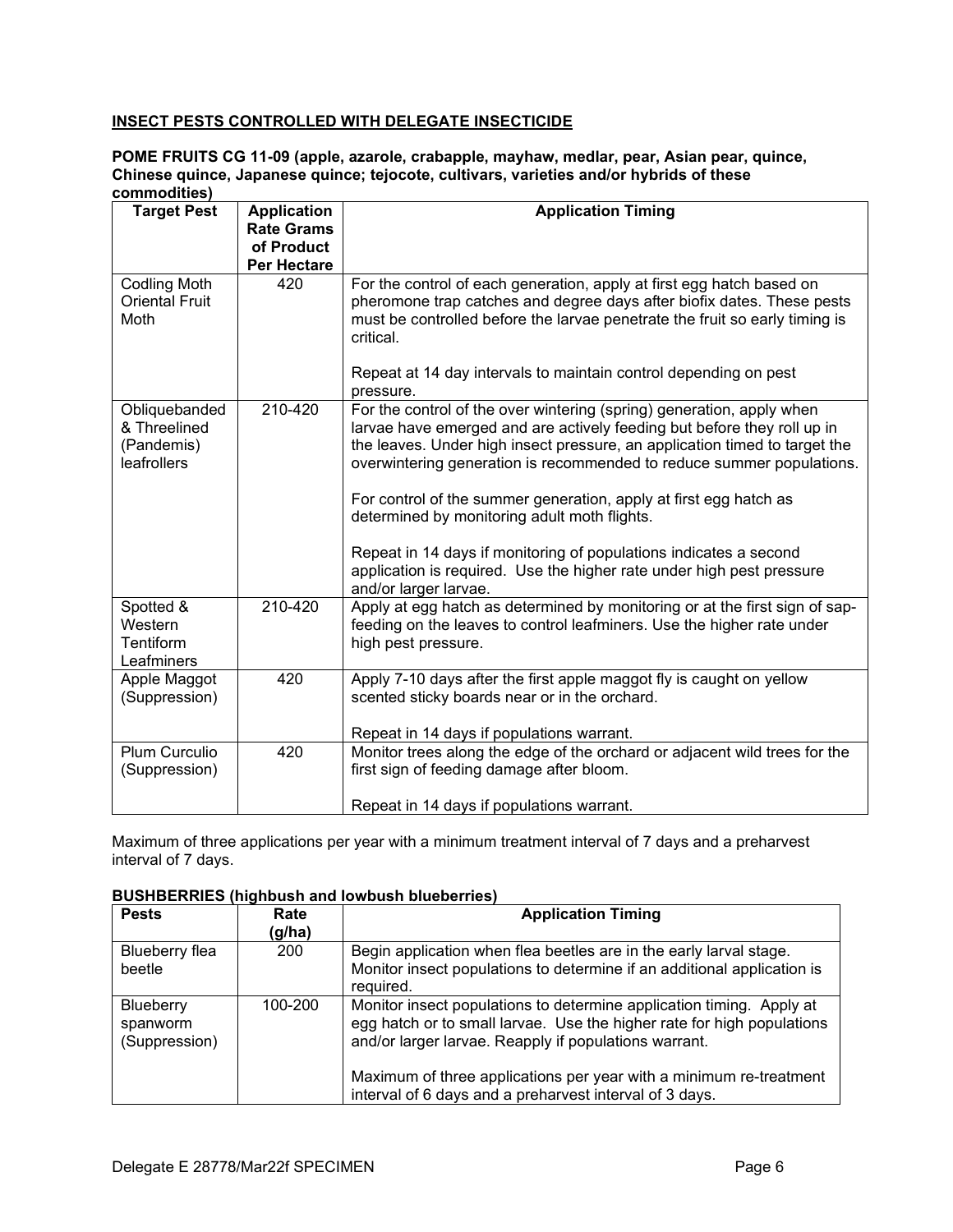# **CANEBERRIES (raspberry, blackberry)**

| <b>Pest</b>                 | Rate<br>(g/ha) | <b>Application Timing</b>                                                                                                                                                                                                                                                |
|-----------------------------|----------------|--------------------------------------------------------------------------------------------------------------------------------------------------------------------------------------------------------------------------------------------------------------------------|
| Obliquebanded<br>leafroller | 100-200        | Apply at egg hatch or to small larvae. Use the higher rate for high<br>populations and/or larger larvae. Reapply if populations warrant.<br>Maximum of three applications per year with a minimum re-treatment<br>interval of 5 days and a preharvest interval of 1 day. |

# **CEREALS (wheat, barley, oats, rye)**

| <b>Pest</b> | Rate<br>(g/ha) | <b>Application Timing</b>                                                                                                                                                                                                                                                                                                                                                                    |
|-------------|----------------|----------------------------------------------------------------------------------------------------------------------------------------------------------------------------------------------------------------------------------------------------------------------------------------------------------------------------------------------------------------------------------------------|
| Armyworm    | 100-200        | Scout for the pest with enough regularity to monitor egg laying and egg<br>hatch and treat when thresholds are reached. Applications perform<br>best when timed to coincide with peak egg hatch and/or small larval<br>stage of growth of each generation.<br>Maximum of three applications per year with a minimum re-treatment<br>interval of 5 days and a preharvest interval of 21 days. |

#### **BRASSICA HEAD AND STEM VEGETABLES CG 5-13 (broccoli, Brussels sprouts, cabbage, Chinese cabbage, cauliflower, cultivars, hybrids and varieties of these commodities)**

| <b>Pests</b>       | Rate<br>(g/ha) | <b>Application Timing</b>                                                                                                                       |
|--------------------|----------------|-------------------------------------------------------------------------------------------------------------------------------------------------|
| <b>Diamondback</b> | 140-200        | Apply when pests appear, targeting eggs at hatch or small larvae.                                                                               |
| moth               |                | Heavy infestations may require repeat applications. Use the higher rate<br>for high infestations or advanced growth stages of the target pests. |
| Cabbage            |                |                                                                                                                                                 |
| looper             |                | Maximum of three applications per year with a minimum re-treatment<br>interval of 5 days and a preharvest interval of 1 day.                    |
| Imported           |                |                                                                                                                                                 |
| cabbageworm        |                |                                                                                                                                                 |

# **FIELD CORN**

For aerial application, use a minimum spray volume of 30 L/ha. Recommended spray volume is 30-50 L/ha. Refer to the section of the label entitled **Aerial Application** for detailed use instructions.

| <b>Pests</b>            | Rate<br>(g/ha) | <b>Application Timing</b>                                                                                                                                                                                                |
|-------------------------|----------------|--------------------------------------------------------------------------------------------------------------------------------------------------------------------------------------------------------------------------|
| European corn<br>borer  | 120-210        | Apply in sufficient water volume for complete coverage of the plant<br>foliage. Applications should be timed at egg hatch or to small larvae.<br>Use the higher rate for heavy infestations and for large larvae. Repeat |
| Western bean<br>cutworm |                | applications based on monitoring of insect populations.                                                                                                                                                                  |
|                         |                | Apply a maximum of 3 applications per year with a minimum of 5 days<br>between applications.                                                                                                                             |
|                         |                | Do not apply within 28 days of harvest. Do not apply within 28 days of<br>stover harvest or within 7 days of forage harvest.                                                                                             |

# **Tank mix of Delegate Insecticide and Acapela Fungicide on Field Corn**

For the control of labeled pests on field corn mix 120 to 210 g/ha of Delegate insecticide with 0.53 to 0.8 L/ha of Acapela fungicide.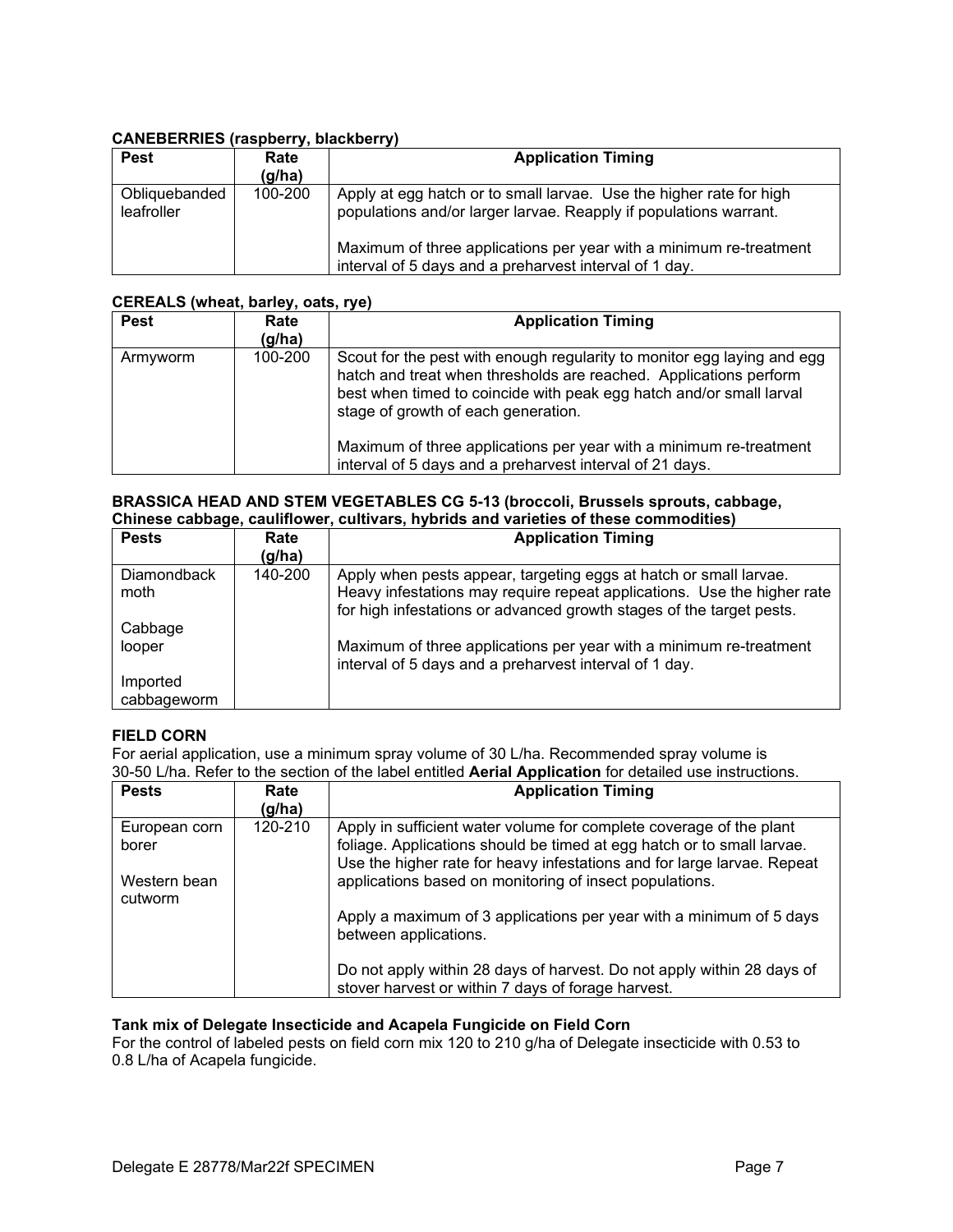**FRUITING VEGETABLES CG 8-09 (African eggplant, bush tomato, currant tomato, eggplant, garden huckleberry, goji berry, groundcherry, martynia, okra, pea eggplant, pepino, bell pepper; nonbell pepper; scarlet eggplant, sunberry, tomatillo, tomato, cultivars, varieties and hybrids of these commodities)**

| <b>Pest</b>       | Rate<br>(g/ha) | <b>Application Timing</b>                                                                                                                                                                                |
|-------------------|----------------|----------------------------------------------------------------------------------------------------------------------------------------------------------------------------------------------------------|
| Cabbage<br>looper | 140-200        | Time the application to coincide with peak egg hatch. Repeat<br>applications based on population monitoring. Use the higher rate for<br>heavy infestations or advanced growth stages of the target pest. |
|                   |                | Maximum of three applications per year with a minimum re-treatment<br>interval of 5 days and a preharvest interval of 1 day.                                                                             |

# **GRAPE**

| <b>Pest</b>                          | Rate<br>(g/ha) | <b>Application Timing</b>                                                                                                                                                                                                                                                                                                   |
|--------------------------------------|----------------|-----------------------------------------------------------------------------------------------------------------------------------------------------------------------------------------------------------------------------------------------------------------------------------------------------------------------------|
| Grape berry<br>moth<br>(Suppression) | 280            | Time the application for egg hatch of each generation. A repeat<br>application may be required if populations of the pest are high and/or<br>woodlots are near the vineyard. Apply in sufficient water to ensure<br>thorough coverage of the foliage.<br>Maximum of three applications per year with a minimum re-treatment |
|                                      |                | interval of 5 days and a preharvest interval of 7 days.                                                                                                                                                                                                                                                                     |

**LEAFY VEGETABLES CG 4-13 (Chinese amaranth; leafy amaranth; arugula, Indian aster; blackjack, broccoli raab, Chinese broccoli; Abyssinian cabbage; seakale cabbage; Chinese cabbage bok choy; cat's whiskers, cham-chwi, cham-na-mul, chervil fresh leaves; chipilin, garland chrysanthemum; fresh leaves cilantro; collards, corn salad, cosmos, garden cress; upland cress; dandelion, dang-gwi, dillweed fresh leaves; dock, dol-nam-mul, ebolo, endive, escarole, fameflower, feather cockscomb, good King Henry, hanover salad, huauzontle, jute leaves, kale, bitter lettuce; head lettuce; leaf lettuce; maca, mizuna, mustard greens, orach, parsley fresh leaves; buckhorn plantain; English primrose; garden purslane; winter purslane; radicchio, radish leaves; rape greens, wild rocket; shepherds purse, spinach, Malabar spinach; New Zealand spinach; tree spinach; Swiss chard, tanier spinach, turnip greens, Chinese violet; watercress, cultivars, varieties and hybrids of these commodities)**

| <b>Pests</b> | Rate    | <b>Application Timing</b>                                               |
|--------------|---------|-------------------------------------------------------------------------|
|              | (g/ha)  |                                                                         |
| Diamond back | 140-200 | Apply when pest appears targeting eggs at hatch or small larvae.        |
| moth         |         | Heavy infestations may require repeat applications. Use the higher rate |
|              |         | for heavy infestations or advanced growth stages of the target pests.   |
| Cabbage      |         |                                                                         |
| looper       |         | Maximum of three applications per year with a minimum re-treatment      |
|              |         | interval of 5 days and a preharvest interval of 1 day.                  |
| Imported     |         |                                                                         |
| cabbage worm |         |                                                                         |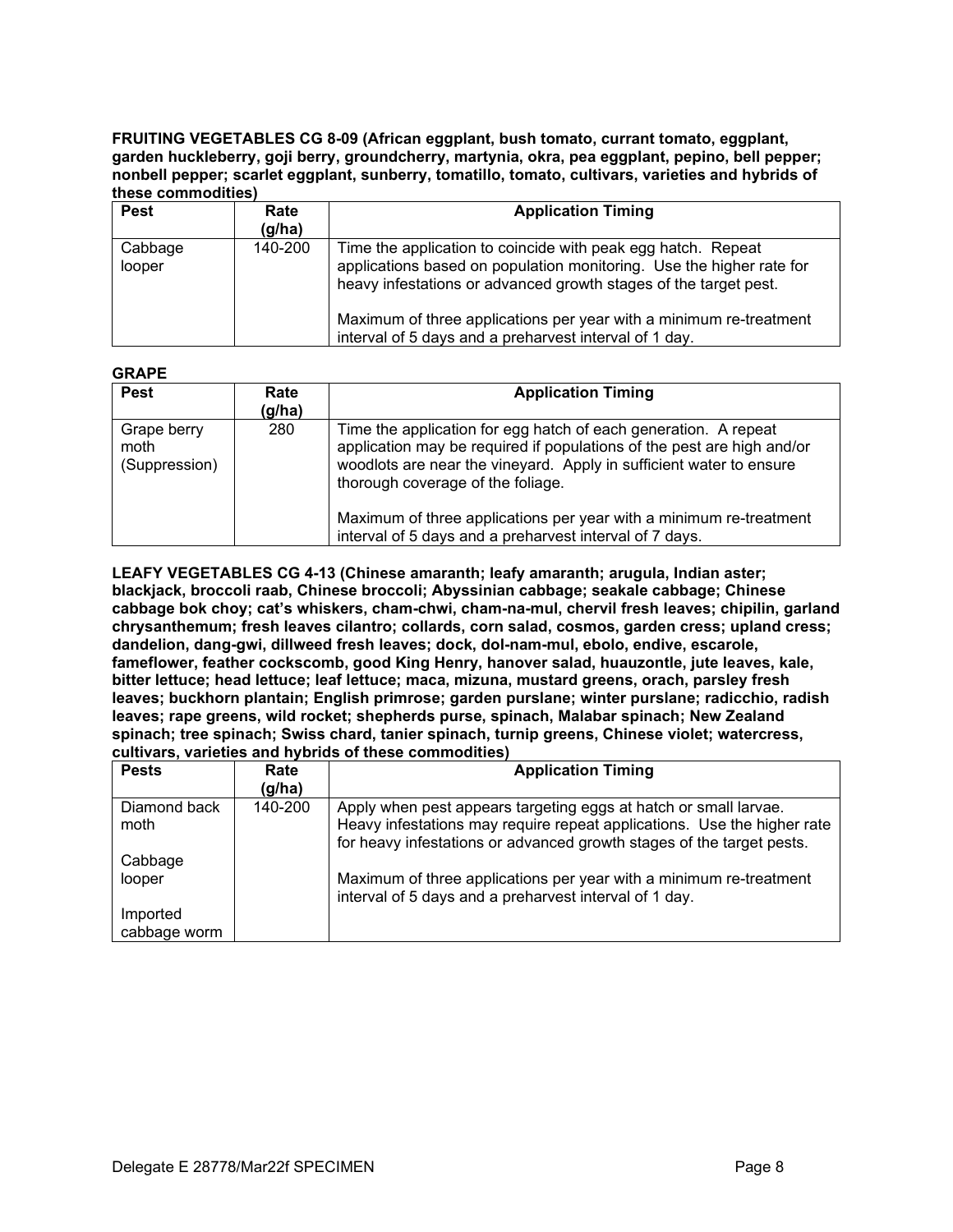#### **LEAVES OF ROOT AND TUBER VEGETABLES CG 2 (garden beet tops, edible burdock tops, cassava leaves, celeriac tops, turnip-rooted chervil tops, chicory tops, taro leaves, radish tops, oriental radish tops, rutabaga tops, black salsify tops, tanier leaves, turnip tops)**

| <b>Pests</b>             | Rate<br>(g/ha) | <b>Application Timing</b>                                                                                                                                                                                             |
|--------------------------|----------------|-----------------------------------------------------------------------------------------------------------------------------------------------------------------------------------------------------------------------|
| Diamond back<br>moth     | 140-200        | Apply when pests appear, targeting eggs at hatch or small larvae.<br>Heavy infestations may require repeat applications. Use the higher rate<br>for heavy infestations or advanced growth stages of the target pests. |
| Cabbage<br>looper        |                | Maximum of three applications per year with a minimum re-treatment<br>interval of 7 days and a preharvest interval of 3 days.                                                                                         |
| Imported<br>cabbage worm |                |                                                                                                                                                                                                                       |

# **POTATOES**

For aerial application, use a minimum spray volume of 30 L/ha. Refer to the section of the label entitled **Aerial Application** for detailed use instructions.

| <b>Pests</b>              | Rate<br>(g/ha) | <b>Application Timing</b>                                                                                                      |
|---------------------------|----------------|--------------------------------------------------------------------------------------------------------------------------------|
| Colorado<br>potato beetle | 160-240        | Time the application for egg hatch or small larvae. Use the higher rate<br>for higher pest pressure or for larger larvae.      |
|                           |                | A repeat application in 7 to 14 days may be necessary depending on<br>pest pressure.                                           |
| European<br>corn borer    | 160            | Monitor egg laying and egg hatch to determine application timing. Time<br>the application to coincide with peak egg hatch.     |
|                           |                | Maximum of three applications per year with a minimum re-treatment<br>interval of 7 days and a pre-harvest interval of 7 days. |

# **ROOT VEGETABLES (carrot, horseradish, radish, Oriental radish, rutabaga, turnip)**

| <b>Pests</b>         | Rate<br>(g/ha) | <b>Application Timing</b>                                                                                                                        |
|----------------------|----------------|--------------------------------------------------------------------------------------------------------------------------------------------------|
| Diamond back<br>moth | 140-200        | Apply when pests appear, targeting eggs at hatch or small larvae.                                                                                |
|                      |                | Heavy infestations may require repeat applications. Use the higher rate<br>for heavy infestations or advanced growth stages of the target pests. |
| Cabbage              |                |                                                                                                                                                  |
| looper               |                | Maximum of three applications per year with a minimum re-treatment<br>interval of 5 days and a preharvest interval of 3 days.                    |
| Imported             |                |                                                                                                                                                  |
| cabbage worm         |                |                                                                                                                                                  |

# **SOYBEAN**

| <b>Pest</b> | Rate<br>(g/ha) | <b>Application Timing</b>                                                                                                                                                                                |
|-------------|----------------|----------------------------------------------------------------------------------------------------------------------------------------------------------------------------------------------------------|
| Armyworm    | 100-200        | Time the initial application to target small larvae and use sufficient<br>spray volume to ensure good coverage. Use the higher rate for heavy<br>infestation and/or difficult spray coverage situations. |
|             |                | Maximum of three applications per year with a minimum re-treatment<br>interval of 5 days and a preharvest interval of 28 days.                                                                           |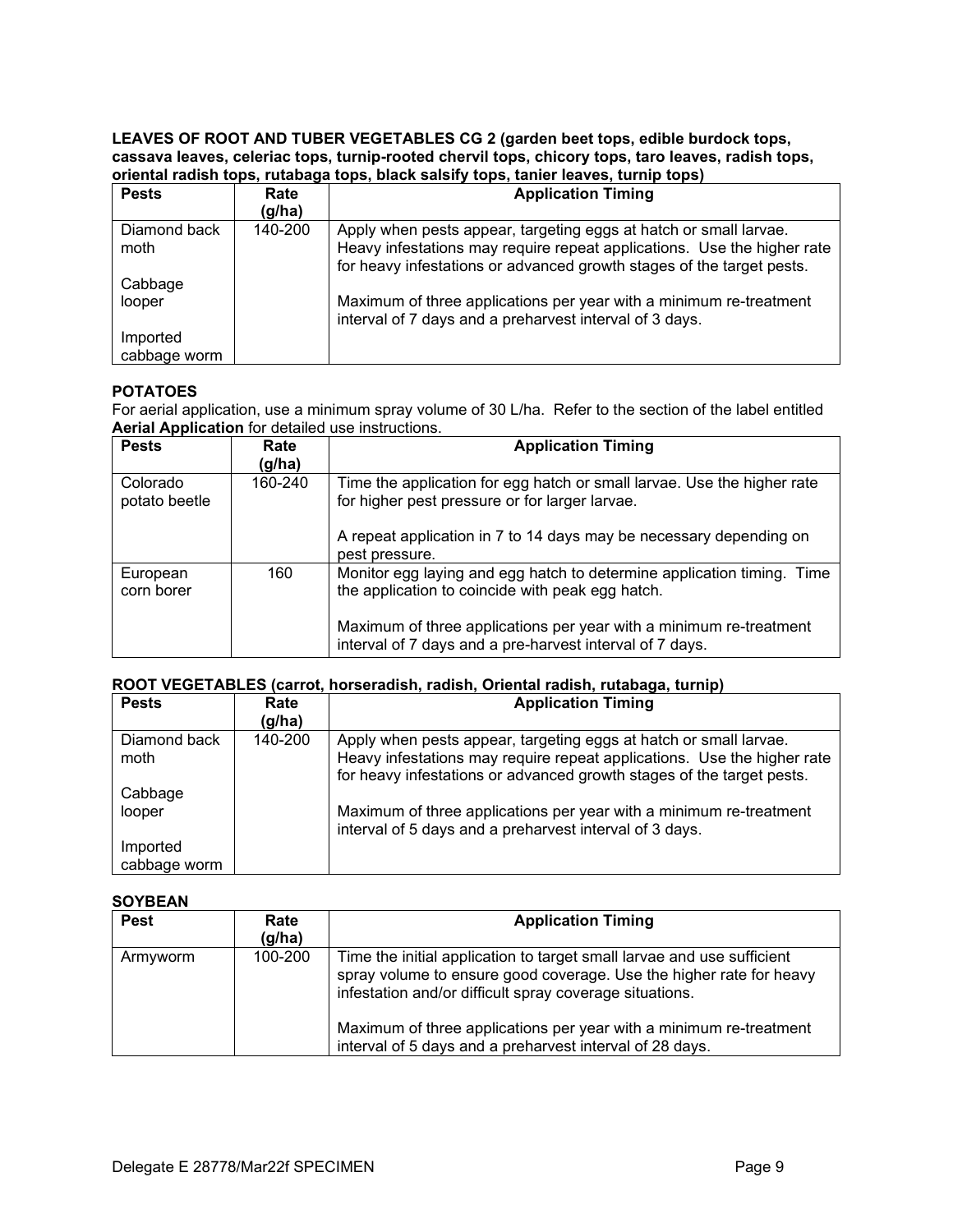**STONE FRUIT CG 12-09 (apricot, Japanese apricot; black cherry; Nanking cherry; sweet cherry; tart cherry; Chinese jujube; nectarine, peach, plum, American plum; beach plum; Canada plum; cherry plum; Chickasaw plum; damson plum; Japanese plum; Klamath plum; prune plum; plumcot, sloe, cultivars, varieties, and hybrids of these commodities)**

| <b>Pests</b>                                          | Rate<br>(g/ha) | <b>Application Timing</b>                                                                                                                                                                                                                                                                                                                                                                                                                                                                                                                                                                                                                                                                                                                                                                                                                                                                                     |
|-------------------------------------------------------|----------------|---------------------------------------------------------------------------------------------------------------------------------------------------------------------------------------------------------------------------------------------------------------------------------------------------------------------------------------------------------------------------------------------------------------------------------------------------------------------------------------------------------------------------------------------------------------------------------------------------------------------------------------------------------------------------------------------------------------------------------------------------------------------------------------------------------------------------------------------------------------------------------------------------------------|
| Oriental fruit<br>moth                                | 420            | Apply at first egg hatch of each generation based on pheromone trap<br>catches and degree days after biofix dates.<br>Repeat at 14 day intervals if required.                                                                                                                                                                                                                                                                                                                                                                                                                                                                                                                                                                                                                                                                                                                                                 |
| Obliquebanded<br>and Threelined<br><b>leafrollers</b> | 210-420        | Apply at first egg hatch as determined by monitoring adult moth flights.<br>Repeat in 14 days if monitoring of populations indicates a second<br>application is required. Thorough coverage is necessary for optimal<br>control. Use the higher rate for high pest pressure and/or larger larvae.<br>Cherries: Apply a maximum of three applications per year. If three<br>applications are made, the first may be made up to 30 days before<br>harvest, the second up to 12 days before harvest and the final<br>application at 5 days before harvest.<br>Plums, prunes and apricots: Maximum of three applications per year<br>with a minimum re-treatment interval of 7 days and a preharvest interval<br>of 3 days.<br>Peaches and nectarines: Maximum of three applications per year with a<br>minimum re-treatment interval of 7 days and a preharvest interval of 1<br>day for peaches and nectarines. |

#### **LEAF PETIOLES VEGETABLES CSG 22B (cardoon, celery, Chinese celery, fuki, rhubarb, udo, zuiki and cultivars, varieties, and hybrids of these commodities)**

| <b>Pest</b>       | Rate<br>$\left(\frac{q}{h}\right)$ | <b>Application Timing</b>                                                                                                                                                                                                                                                                                                                            |
|-------------------|------------------------------------|------------------------------------------------------------------------------------------------------------------------------------------------------------------------------------------------------------------------------------------------------------------------------------------------------------------------------------------------------|
| Cabbage<br>looper | 140-200                            | Apply when pest appears targeting eggs at hatch or small larvae. Heavy<br>infestations may require repeat applications. Use the higher rate for<br>heavy infestations or advanced growth stages of the target pests.<br>Maximum of three applications per year with a minimum re-treatment<br>interval of 5 days and a preharvest interval of 1 day. |

#### **STALK AND STEM VEGETABLES CSG 22A (asparagus, bamboo shoots, celtuce, fresh Florence fennel leaves and stalks; edible ferns; sea kale; kohlrabi, palm hearts; and cultivars, varieties, and hybrids of these commodities)**

| <b>Pest</b>                          | Rate<br>$\left(\frac{q}{h}\right)$ | <b>Application Timing</b>                                                                                                                                                                                                                                                                                                                     |
|--------------------------------------|------------------------------------|-----------------------------------------------------------------------------------------------------------------------------------------------------------------------------------------------------------------------------------------------------------------------------------------------------------------------------------------------|
| Asparagus<br>beetle<br>(Suppression) | 140-280                            | Make applications to the asparagus ferns only. Application timing is at<br>egg hatch or to small larvae. Use the higher rate under high insect<br>infestations and/or advanced growth stages of the beetle.<br>Maximum of three applications per year with a minimum re-treatment<br>interval of 5 days and a preharvest interval of 60 days. |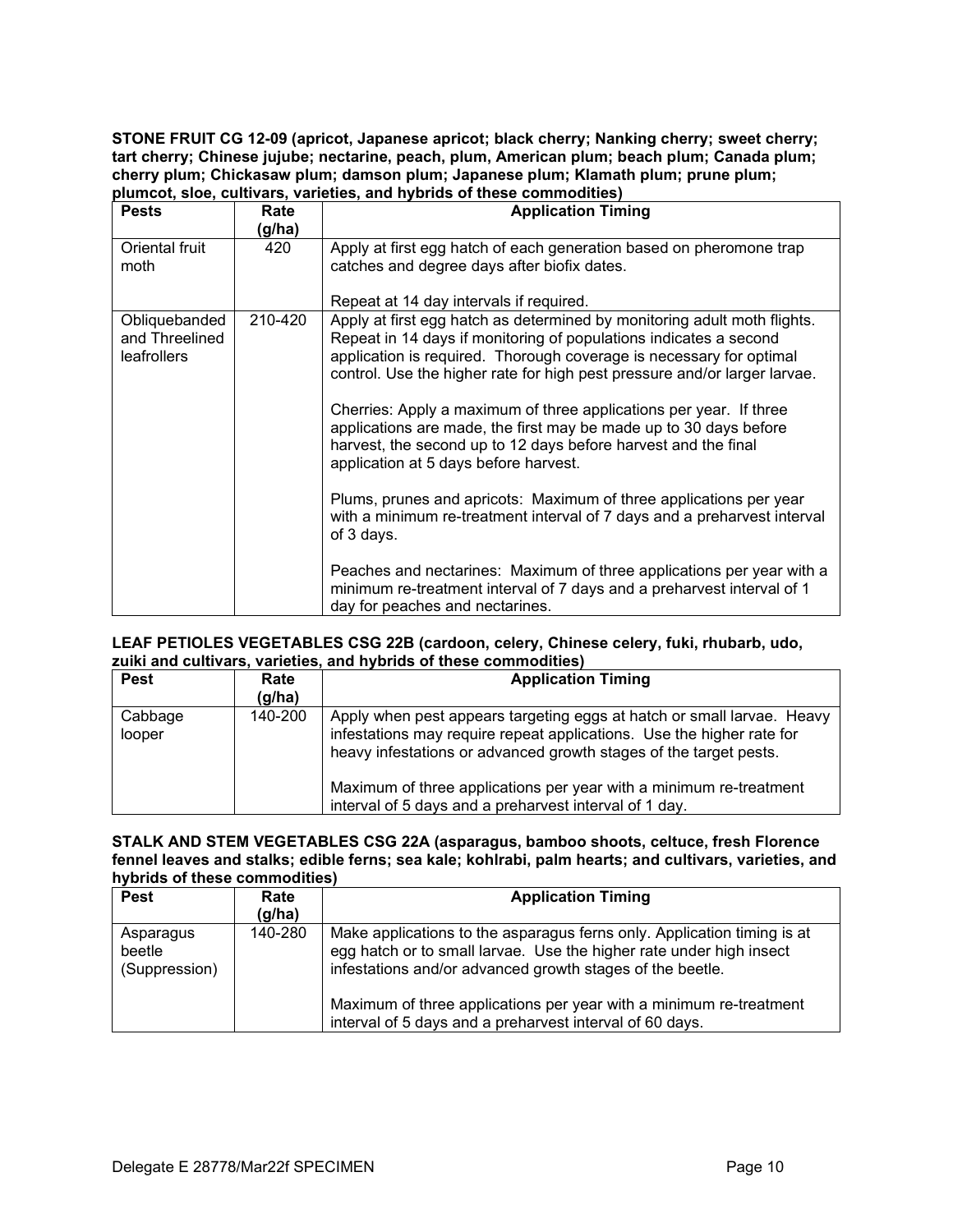# **STRAWBERRY**

| <b>Pest</b>                    | Rate<br>(g/ha) | <b>Application Timing</b>                                                                                                                                                                                                                                                                                                                                                      |
|--------------------------------|----------------|--------------------------------------------------------------------------------------------------------------------------------------------------------------------------------------------------------------------------------------------------------------------------------------------------------------------------------------------------------------------------------|
| <b>Thrips</b><br>(Suppression) | 200-280        | Monitor insect population to determine when initial application is<br>required. A three to four day re-treatment schedule may be necessary<br>for thrips if there is a heavy pest pressure or if the pest population is<br>increasing rapidly.<br>Maximum of three applications per year with a minimum re-treatment<br>interval of 3 days and a preharvest interval of 1 day. |

The DIRECTIONS FOR USE for the uses described in this section of the label were developed by persons other than Corteva Agriscience Canada Company under the User Requested Minor Use Label Expansion program. For these uses, Corteva Agriscience Canada Company has not fully assessed performance (efficacy) and/or crop tolerance (phytotoxicity) under all environmental conditions or for all crop varieties when used in accordance with the label. The user should test the product on a small area first, under local conditions and using standard practices, to confirm the product is suitable for widespread application.

# **DIRECTIONS FOR USE**

#### **POME FRUITS CG 11-09 (apple, azarole, crabapple, mayhaw, medlar, pear, Asian pear; quince, Chinese quince; Japanese quince; tejocote, cultivars, varieties and/or hybrids of these commodities)**

| <b>Pest</b>             | Rate<br>(g/ha) | <b>Application Timing</b>                                                                                                                                                                                                                                                                                                      |  |
|-------------------------|----------------|--------------------------------------------------------------------------------------------------------------------------------------------------------------------------------------------------------------------------------------------------------------------------------------------------------------------------------|--|
| Fruittree<br>leafroller | 210-420        | Monitor egg masses to determine the time of hatching. Begin scouting<br>at green tip to 15 millimetre green bud stage. Apply Delegate at egg<br>hatch.                                                                                                                                                                         |  |
| European                |                |                                                                                                                                                                                                                                                                                                                                |  |
| leafroller              |                | Apply Delegate Insecticide in sufficient water for thorough coverage.<br>Repeat application at a 14 day interval if monitoring of populations<br>indicates a second application is required. Use the higher rate under<br>high pest pressure and/or larger larvae.                                                             |  |
|                         |                | Apply a maximum of three applications per year. Do not apply within 7<br>days to harvest.                                                                                                                                                                                                                                      |  |
| Eyespotted<br>bud moth  |                | Apply Delegate Insecticide after the insect begins to feed actively at the<br>green tip to calyx stage. An application timed to target the spring<br>generation is recommended to reduce summer populations. For the<br>control of the summer generation of bud moth, apply at first egg hatch<br>as determined by monitoring. |  |
|                         |                | Apply Delegate Insecticide in sufficient water for thorough coverage.<br>Repeat application at a 14 day interval if monitoring of populations<br>indicates a second application is required. Use the higher rate under<br>high pest pressure and/or larger larvae.                                                             |  |
|                         |                | Apply a maximum of three applications per year. Do not apply within 7<br>days to harvest.                                                                                                                                                                                                                                      |  |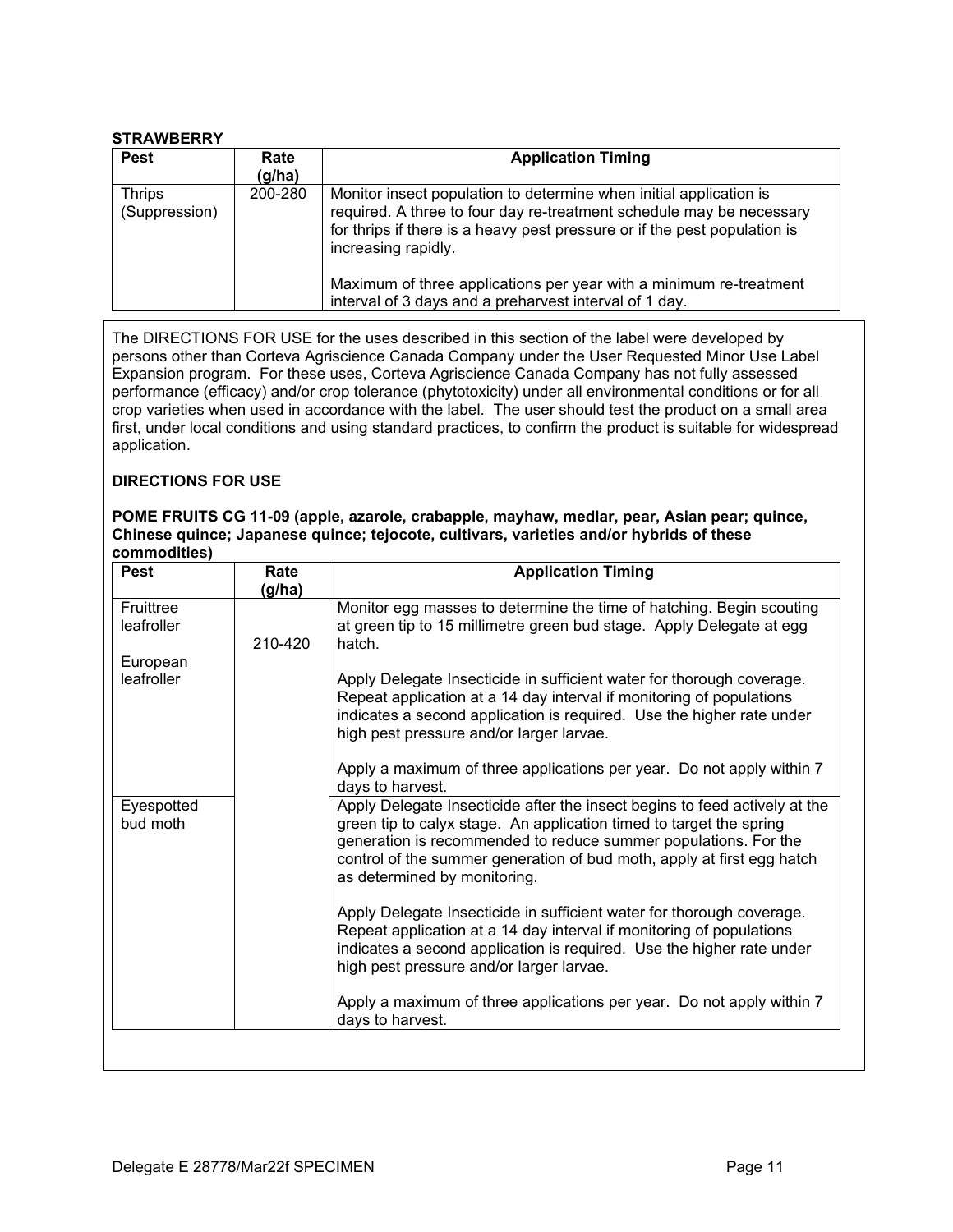| <b>Pest</b>                     | Rate<br>(g/ha) | <b>Application Timing</b>                                                                                                                                                                               |
|---------------------------------|----------------|---------------------------------------------------------------------------------------------------------------------------------------------------------------------------------------------------------|
| Oblique<br>banded<br>leafroller | 100-200        | Monitor insect populations to determine application timing. Apply at egg<br>hatch or to small larvae. Use the higher rate for high populations and/or<br>larger larvae. Reapply if populations warrant. |
| Winter moth                     |                | Maximum of three application per year with a minimum re-treatment<br>interval of 6 days and a preharvest interval of 3 days.                                                                            |

# **Buffer Zones**

Use of the following spray methods or equipment **DO NOT** require a buffer zone: hand-held or backpack sprayer, inter-row hooded sprayer, spot treatment, soil drench, and soil incorporation.

The buffer zones specified in the table below are required between the point of direct application and the closest downwind edge of sensitive terrestrial habitats (such as grasslands, forested areas, shelter belts, woodlots, hedgerows, riparian areas and shrublands).

| Method of<br><b>Application</b> |           | Crop               | <b>Buffer Zones (metres) Required for</b><br>the<br><b>Protection of:</b> |
|---------------------------------|-----------|--------------------|---------------------------------------------------------------------------|
|                                 |           |                    | <b>Terrestrial Habitat</b>                                                |
| Airblast                        | Highbush  | Early growth stage |                                                                           |
|                                 | blueberry | Late growth stage  |                                                                           |

# **LOWBUSH CRANBERRY**

| <b>Pest</b>                                                        | Rate<br>(g/ha) | <b>Application Timing</b>                                                                                                                                                        |
|--------------------------------------------------------------------|----------------|----------------------------------------------------------------------------------------------------------------------------------------------------------------------------------|
| <b>Blackheaded</b><br>fireworm                                     | 420            | Target eggs at hatch or small larvae. Monitoring is critical for proper<br>timing of application. Repeat applications as determined by further<br>monitoring of pest pressure.   |
| Sparganothis<br>fruitworm<br>Cranberry<br>tipworm<br>(Suppression) |                | Maximum of three applications per year with a minimum re-treatment<br>interval of 7 days and a preharvest interval of 21 days. Apply in a<br>minimum of 500 L water per hectare. |

To reduce the potential for resistance development in target species, do not make more than two consecutive applications of Group 5 insecticides (for example, spinetoram and spinosad). If additional treatments are required after two consecutive applications of a Group 5 insecticide, rotate to another class of registered insecticide for at least one application.

Delegate Insecticide may be applied to lowbush cranberry by chemigation. For application by chemigation, read the section below.

#### **Directions for Chemigation**

**DO NOT apply Delegate Insecticide by chemigation to other crops listed on this label.** Delegate Insecticide may be applied through a solid set overhead sprinkler irrigation system that will apply water uniformly and within the confines of a closed perimeter of dykes. Do not apply this product through any other type of irrigation system. Sprinkler systems that deliver a low coefficient of uniformity such as certain water drive units are not recommended. Non-uniform distribution of treated water may reduce effectiveness or result in illegal pesticide residues on the crop.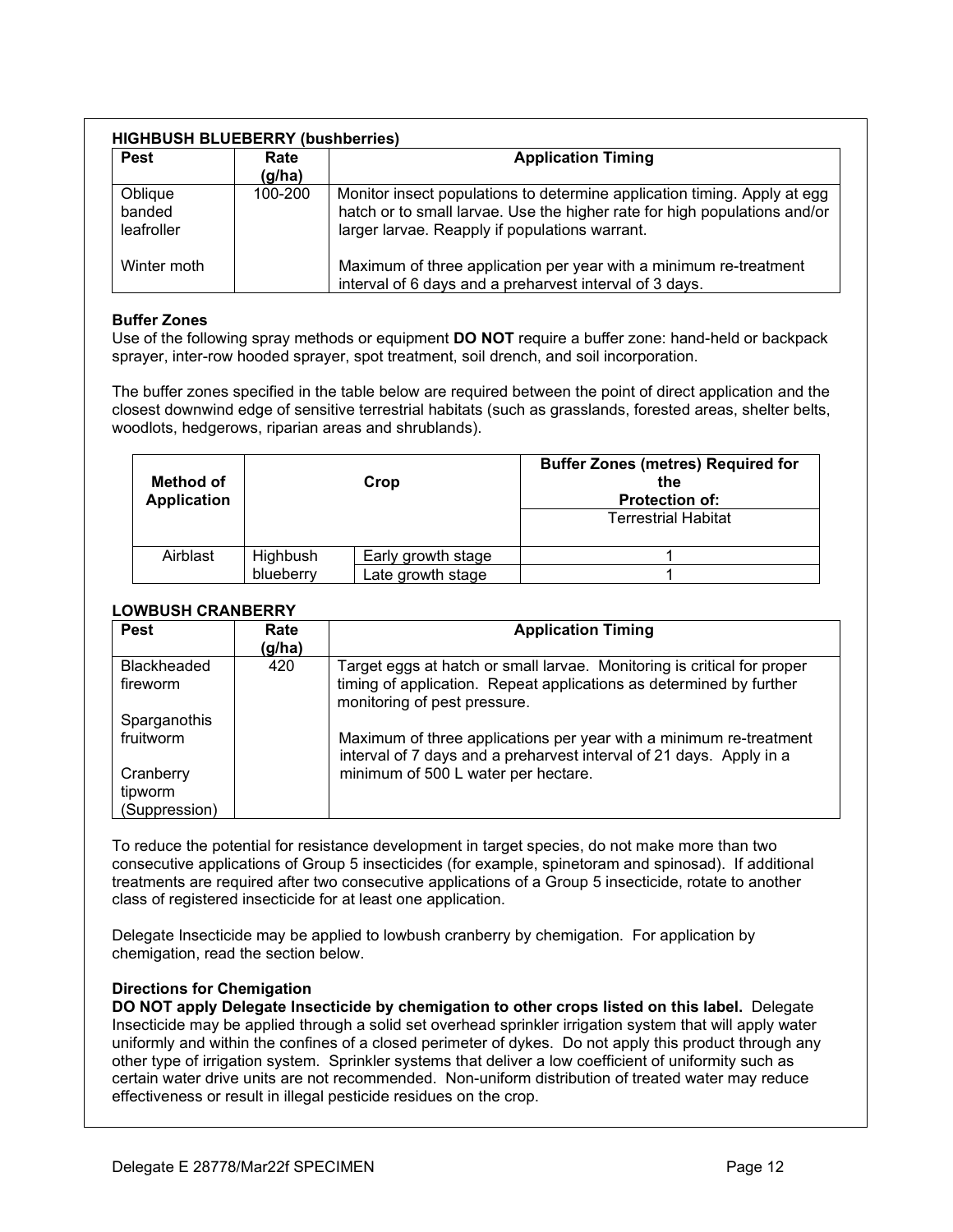Proper calibration of the chemigation system is essential to deliver the desired rate per hectare in a uniform manner and to minimize wash-off time. If you have questions about calibration, contact the equipment manufacturer or other expert.

# **Equipment Requirements**

- The system must contain an air gap, or approved backflow prevention device, or approved functional check valve, vacuum relief valve (including inspection port), and low-pressure drain appropriately located on the irrigation pipeline to prevent water source contamination from back flow unless the water is from a man-made self-contained source on private land.
- The pesticide injection pipeline must contain a functional, automatic quick-closing check valve or oneway valve to prevent the flow of fluid back toward the injection pump. A secondary containment system around the injection port area must be in place.
- The pesticide injection pipeline must also contain a functional, normally closed, valve located on the intake side of the injection system to prevent fluid from being withdrawn from the supply tank when the irrigation system is either automatically or manually shut down.
- The system must contain functional interlocking controls to automatically shut off the pesticide injection when the water pressure drops or water flow stops. Alternatively, in the absence of such an automatic system, the injection procedure must be continuously monitored by an operator who is able to manually shut off pesticide injection under the same circumstances.
- Systems must use a metering device, such as a positive displacement injection pump (or flow meter on eductor) effectively designed and compatible with pesticides and capable of being fitted with a system interlock.
- The tank holding the insecticide mixture should be free of rust, fertilizer, sediment, and foreign material, and equipped with an in-line strainer situated between the tank and the injection point.
- To insure uniform mixing of the insecticide in the water line, inject the mixture in the center of the pipe diameter or just ahead of an elbow or tee in the irrigation line so the turbulence created at those points will assist in mixing. The injection point must be located after all back-flow prevention devices on the water line unless the water is from a man-made self-contained source on private land.

# **Precautions**

- **DO NOT** connect an irrigation system used for pesticide application to a public water system unless the required safety devices for public water systems are in place. Specific local regulations may apply and must be followed.
- A person knowledgeable of the chemigation system and responsible for its operation, or under the supervision of the responsible person, shall operate the system and shall shut the system down to make necessary adjustments should the need arise.
- **DO NOT** apply when wind speed causes non-uniform distribution.
- **DO NOT** apply during periods of dead calm. Avoid application of this product when winds are gusty. **DO NOT** apply with spray droplets smaller than the prescribed American Society of Agricultural Engineers (ASAE S572.1) fine classification. Applications must be conducted WITHOUT the use of end guns.
- **DO NOT** allow spray pattern to exceed the enclosed bed area.

#### **TREE NUTS GROUP CROP GROUP 14-11 (except pine nuts): almond, beech nut, butternut, chestnut, chinquapin, filbert (hazelnut), hickory nut, pecan and walnut**

| <b>Pest</b>  | Rate<br>(g/ha) | <b>Application Timing</b>                                                                                                                                                                                                               |
|--------------|----------------|-----------------------------------------------------------------------------------------------------------------------------------------------------------------------------------------------------------------------------------------|
| Codling moth | 420            | For the control of each generation, apply at first egg hatch based on<br>pheromone trap catches and degree days after biofix dates. This pest<br>must be controlled before the larvae penetrate the nut so early timing is<br>critical. |
|              |                | Repeat at 14 day intervals to maintain control depending on pest<br>pressure.                                                                                                                                                           |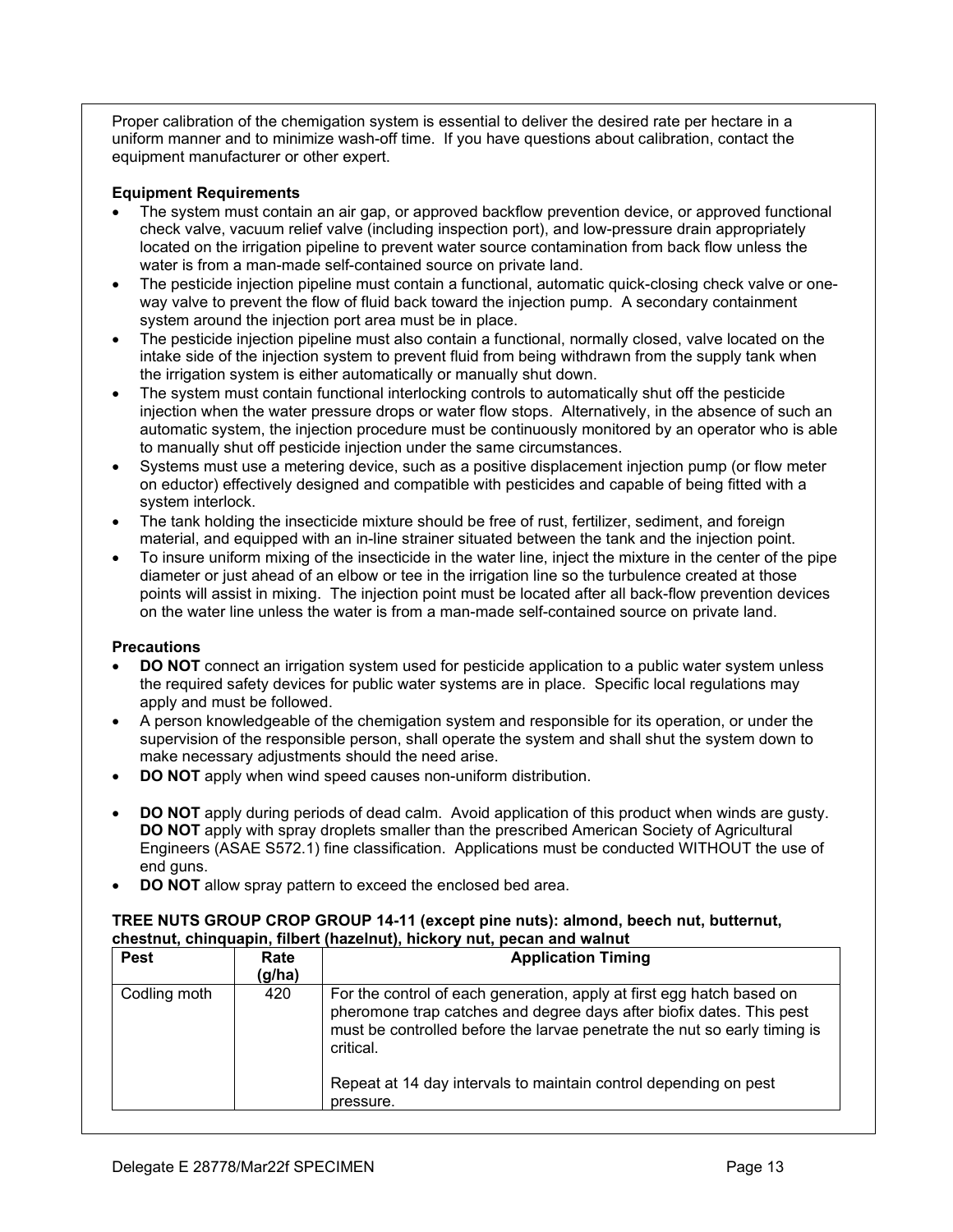| Obliquebanded<br>and Threelined<br>leafrollers   | 210-420 | For the control of the over wintering (spring) generation, apply when<br>larvae have emerged and are actively feeding but before they roll up in<br>the leaves. Under high insect pressure, an application timed to target<br>the overwintering generation is recommended to reduce summer<br>populations.<br>For control of the summer generation, apply at first egg hatch as<br>determined by monitoring adult moth flights. Use the higher rate under<br>high pest pressure and/or when larger larvae are present.<br>Repeat application in 14 days if required based on population<br>monitoring. |
|--------------------------------------------------|---------|--------------------------------------------------------------------------------------------------------------------------------------------------------------------------------------------------------------------------------------------------------------------------------------------------------------------------------------------------------------------------------------------------------------------------------------------------------------------------------------------------------------------------------------------------------------------------------------------------------|
| European and<br>Fruittree<br>leafrollers         | 210-420 | Apply when larvae have emerged and are actively feeding but before<br>they roll up in the leaves. Use the higher rate under high pest pressure<br>and/or when larger larvae are present.<br>Repeat application in 14 days if required based on population                                                                                                                                                                                                                                                                                                                                              |
|                                                  |         | monitoring.                                                                                                                                                                                                                                                                                                                                                                                                                                                                                                                                                                                            |
| <b>Black walnut</b><br>curculio<br>(Suppression) | 420     | Monitor trees and apply at the first sign of adult feeding damage.<br>Repeat in 14 days if populations warrant.                                                                                                                                                                                                                                                                                                                                                                                                                                                                                        |
| <b>Butternut</b><br>curculio<br>(Suppression)    |         |                                                                                                                                                                                                                                                                                                                                                                                                                                                                                                                                                                                                        |
| <b>Hazelnut</b><br>weevil<br>(Suppression)       |         |                                                                                                                                                                                                                                                                                                                                                                                                                                                                                                                                                                                                        |
| Large chestnut<br>weevil<br>(Suppression)        |         |                                                                                                                                                                                                                                                                                                                                                                                                                                                                                                                                                                                                        |
| Small chestnut<br>weevil<br>(Suppression)        |         |                                                                                                                                                                                                                                                                                                                                                                                                                                                                                                                                                                                                        |
| Walnut husk fly<br>(Suppression)                 | 420     | Apply 7-10 days after the first walnut husk fly is caught on yellow<br>scented sticky boards near or in the orchard.                                                                                                                                                                                                                                                                                                                                                                                                                                                                                   |
|                                                  |         | Repeat in 14 days if populations warrant.                                                                                                                                                                                                                                                                                                                                                                                                                                                                                                                                                              |

Apply a maximum of three applications per year. Do not apply within 14 days to harvest.

# **BULB VEGETABLES CROP GROUP 3: garlic, great-headed (elephant) garlic, leek, dry bulb onion, green onion, Welsh onion and shallot**

| <b>Pest</b>                   | Rate<br>(g/ha) | <b>Application Timing</b>                                                                                                                                                                                                                                 |
|-------------------------------|----------------|-----------------------------------------------------------------------------------------------------------------------------------------------------------------------------------------------------------------------------------------------------------|
| Onion thrips<br>(Suppression) | 200-336        | Apply in recommended water volume of 300 to 500 litres of water per<br>hectare with sufficient pressure to ensure the spray solution penetrates<br>into the leaf axils. Apply when onion thrips first appear targeting eggs at<br>hatch and small nymphs. |
|                               |                |                                                                                                                                                                                                                                                           |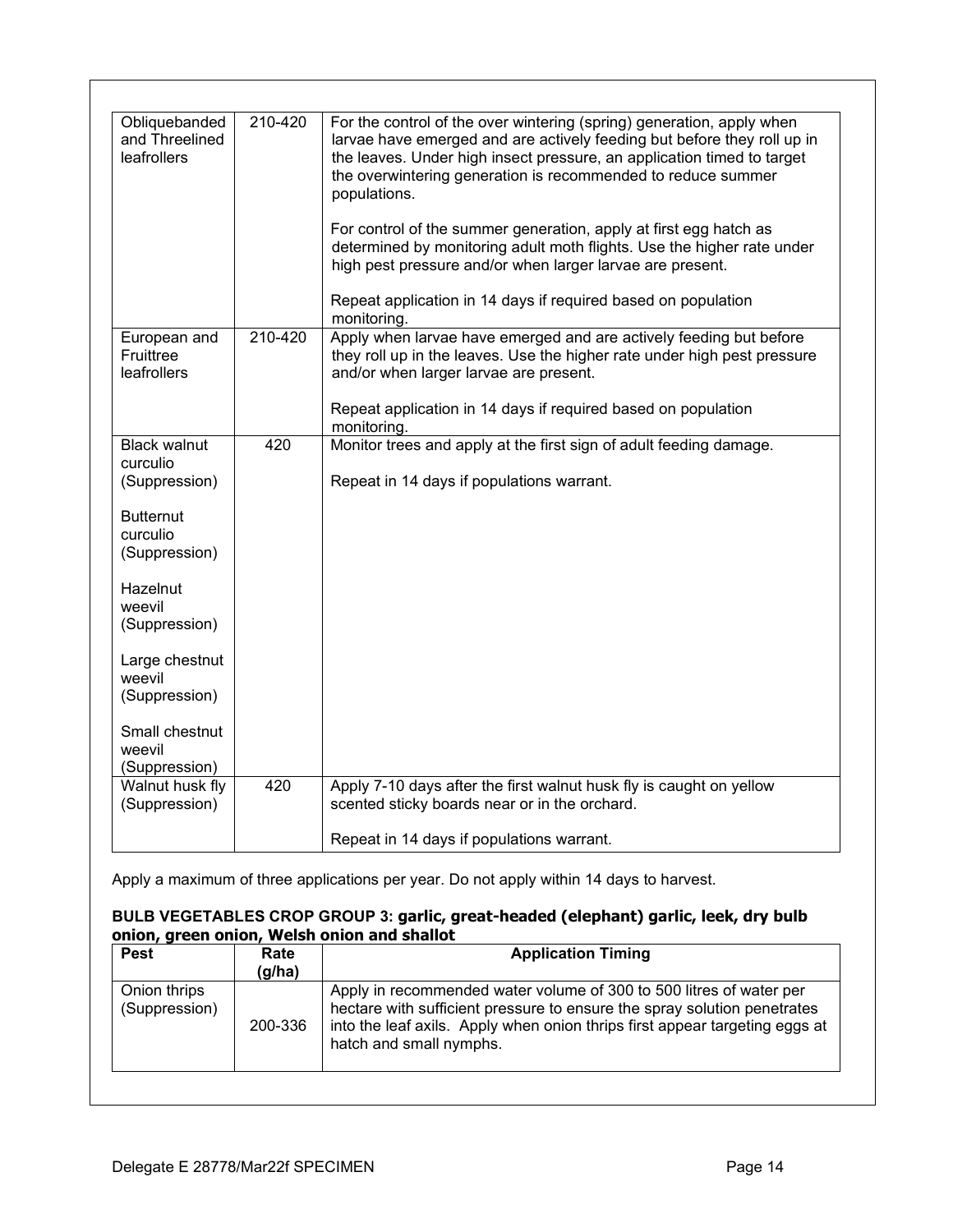|                            | Use the higher rates when insect pressure is high and/or insects are in<br>an advanced growth stage. After application, monitor populations to<br>determine if re-treatment is required.                                                                            |
|----------------------------|---------------------------------------------------------------------------------------------------------------------------------------------------------------------------------------------------------------------------------------------------------------------|
|                            | The minimum re-treatment interval is 7 days.                                                                                                                                                                                                                        |
|                            | Apply a maximum of 3 applications per year with 7-10 days between<br>applications. Do not apply within 3 days to harvest.                                                                                                                                           |
| Leek moth<br>(Suppression) | Apply in recommended water volume of 300 to 500 litres of water per<br>hectare with sufficient pressure to ensure the spray solution penetrates<br>into the leaf axils. Apply one week after peak pheromone trap capture<br>targeting eggs at hatch or small larvae |
|                            | Use the higher rates when insect pressure is high and/or insects are in<br>an advanced growth stage. After application, monitor populations to<br>determine if re-treatment is required.                                                                            |
|                            | The minimum re-treatment interval is 7 days.                                                                                                                                                                                                                        |
|                            | Apply a maximum of 3 applications per year with 7-10 days between<br>applications. Do not apply within 3 days to harvest.                                                                                                                                           |

Do not use more than two consecutive applications of Group 5 insecticides. Rotate to another class of effective insecticides for at least one application.

# **APPLE**

| <b>Pest</b>                                    | Rate   | <b>Application Timing</b>                                                                                                                                                                                                 |
|------------------------------------------------|--------|---------------------------------------------------------------------------------------------------------------------------------------------------------------------------------------------------------------------------|
|                                                | (g/ha) |                                                                                                                                                                                                                           |
| Dogwood<br>borer                               | 420    | Use spray volume at 1500-2000 L/ha. Using a handgun or backpack<br>sprayer, direct the spray to cover the lower trunk of the tree, particularly<br>the graft union and any pruning cuts. Thorough coverage is essential.  |
| Apple<br>clearwing moth<br>(Reduce<br>Numbers) |        | Apply 1-2 applications at a 14 day interval targeting the 1st instar larvae<br>stage (in-season/summer).                                                                                                                  |
|                                                |        | Apply a maximum of two applications per year.<br>Do not apply within 7 days to harvest.                                                                                                                                   |
| European<br>apple sawfly                       | 420    | Use sufficient water volume to ensure thorough coverage of the entire<br>foliage using standard orchard air blast equipment. Apply as a foliar<br>spray pre-bloom and/or post-bloom when thresholds have been<br>reached. |
|                                                |        | Apply a maximum of 3 applications at a 14-21 day interval.<br>Do not apply within 7 days to harvest.                                                                                                                      |
|                                                |        |                                                                                                                                                                                                                           |

# **SNAP BEAN**

| <b>Pest</b>            | Rate<br>(g/ha) | <b>Application Timing</b>                                                                                                                                                                                                                                                                 |
|------------------------|----------------|-------------------------------------------------------------------------------------------------------------------------------------------------------------------------------------------------------------------------------------------------------------------------------------------|
| European corn<br>borer | 120-210        | Apply in sufficient water to ensure thorough and complete coverage of<br>the foliage. Scout for European corn borer to monitor egg laying and egg<br>hatch. In order to achieve effective control, applications of Delegate<br>Insecticide must be timed to coincide with peak egg hatch. |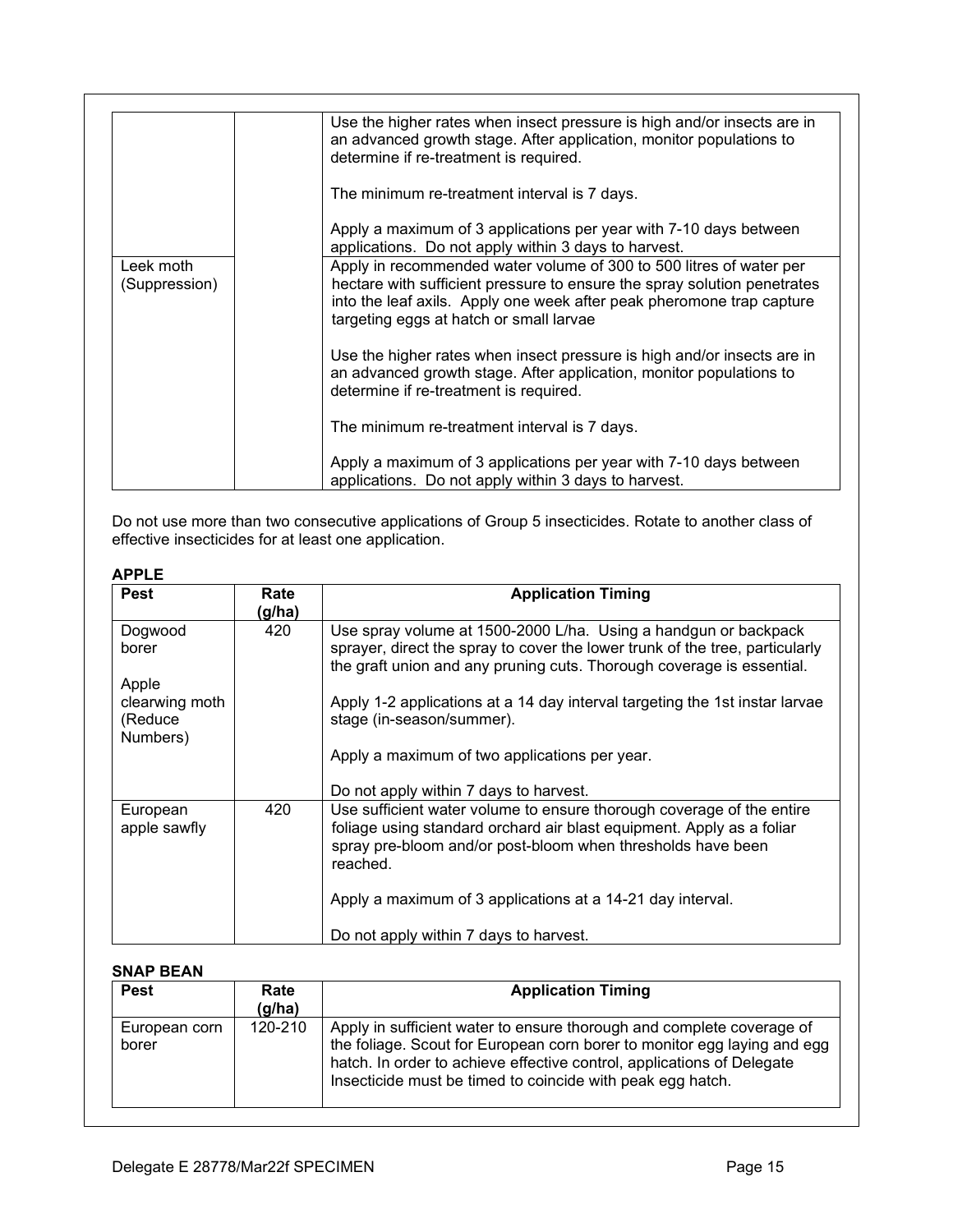| A second application 7 to 10 days after the initial application may be<br>necessary to achieve effective control. |
|-------------------------------------------------------------------------------------------------------------------|
| Apply up to a maximum of two applications per year.                                                               |
| Do not apply within 3 days of harvesting.                                                                         |

# **STONE FRUIT Crop Group 12-09**

| <b>Pest</b>                                                             | Rate<br>(g/ha) | <b>Application Timing</b>                                                                                                                                                                                                                                                                                                                                                                                                                                                                                                                                                                             |
|-------------------------------------------------------------------------|----------------|-------------------------------------------------------------------------------------------------------------------------------------------------------------------------------------------------------------------------------------------------------------------------------------------------------------------------------------------------------------------------------------------------------------------------------------------------------------------------------------------------------------------------------------------------------------------------------------------------------|
| Peachtree<br>borer and<br>Lesser<br>peachtree<br>borer<br>(Suppression) | 420            | Use spray volume at 1500-2000 L/ha. Using a handgun or backpack<br>sprayer, direct the spray to cover the tree trunk and scaffold limbs from<br>ground level to 1.5 m above ground, particularly the graft union and any<br>pruning cuts. Thorough coverage is essential.<br>Target the 1st instar larvae stage, beginning 7 to 10 days after first adult<br>trap catch. Repeat applications at 14-21 day intervals.<br>Apply a maximum of three applications per year.<br>Preharvest interval of 5 days for cherries; 3 days for plums, prunes and<br>apricots and 1 day for peaches and nectarines. |

# **CHERRY (Sweet and Sour)**

| <b>Pest</b>                       | Rate<br>(g/ha) | <b>Application Timing</b>                                                                                                                                                                                                                                                                                                                             |
|-----------------------------------|----------------|-------------------------------------------------------------------------------------------------------------------------------------------------------------------------------------------------------------------------------------------------------------------------------------------------------------------------------------------------------|
| Cherry fruit fly<br>(Suppression) | 420            | Apply within 5 days of first fly capture as determined by monitoring.                                                                                                                                                                                                                                                                                 |
|                                   |                | Apply a maximum of three applications per year.<br>Allow a minimum of 7 days between applications if monitoring indicates<br>that repeat applications are required.<br>Do not apply within 5 days to harvest.                                                                                                                                         |
| Spotted wing<br>drosophila        | 420            | Apply Delegate Insecticide in a minimum of 1000 L of water per<br>hectare.<br>Apply a maximum of 3 applications per year. If 3 applications are made,<br>the first may be made up to 30 days before harvest, the second up to 12<br>days before harvest and the final application at 5 days before harvest.<br>Do not apply within 5 days to harvest. |

# **PRUNES, PLUMS, APRICOTS**

| <b>Pest</b>                | Rate<br>(g/ha) | <b>Application Timing</b>                                                                                                                                                    |
|----------------------------|----------------|------------------------------------------------------------------------------------------------------------------------------------------------------------------------------|
| Spotted wing<br>drosophila | 420            | Apply Delegate Insecticide in a minimum of 1000 L of water per<br>hectare.<br>Apply a maximum of 3 applications per year with a minimum re-<br>treatment interval of 7 days. |
|                            |                | Do not apply within 3 days to harvest.                                                                                                                                       |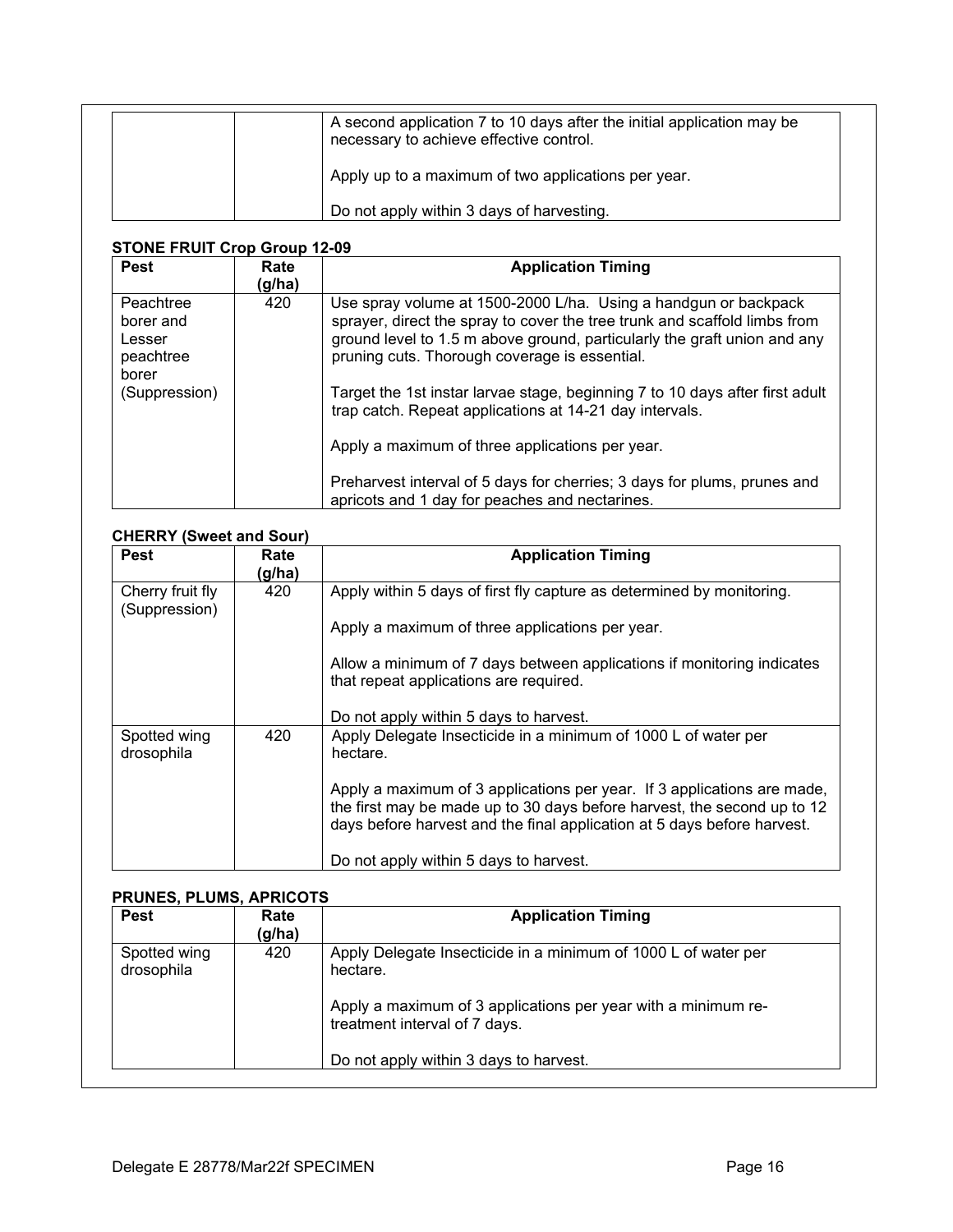**STONE FRUIT CG 12-09 (apricot, Japanese apricot; black cherry; Nanking cherry; sweet cherry; tart cherry; Chinese jujube; nectarine, peach, plum, American plum; beach plum; Canada plum; cherry plum; Chickasaw plum; damson plum; Japanese plum; Klamath plum; prune plum; plumcot, sloe, cultivars, varieties, and hybrids of these commodities)**

# **Buffer Zones**

Use of the following spray methods or equipment DO NOT require a buffer zone: hand-held or backpack sprayer, inter-row hooded sprayer, spot treatment, soil drench, and soil incorporation.

The buffer zones specified in the table below are required between the point of direct application and the closest downwind edge of sensitive terrestrial habitats (such as grasslands, forested areas, shelter belts, woodlots, hedgerows, riparian areas and shrublands), and freshwater habitats (such as lakes, rivers, sloughs, ponds, prairie potholes, creeks, marshes, streams, reservoirs and wetlands).

| Method of<br><b>Application</b> | Crop                |                       | <b>Buffer Zone (metres) Required</b><br>for the Protection of: |
|---------------------------------|---------------------|-----------------------|----------------------------------------------------------------|
|                                 |                     |                       | <b>Terrestrial Habitat</b>                                     |
| <b>Airblast</b>                 | <b>Stone fruits</b> | Early growth<br>stage |                                                                |
|                                 |                     | Late growth stage     |                                                                |

Read and understand the entire label before using this product. Mix the recommended dosage of Delegate Insecticide in sufficient water to ensure through coverage.

Applications should be based on the presence of adult pests (flies) as determined by local monitoring. Consult provincial guidelines and local extension specialist for monitoring protocols and treatment threshold.

| <b>Pest</b>                | Rate<br>(g/ha) | <b>Application Timing</b>                                                                                                  |
|----------------------------|----------------|----------------------------------------------------------------------------------------------------------------------------|
| Spotted wing<br>drosophila | 420            | Apply Delegate Insecticide in sufficient water to ensure thorough<br>coverage.                                             |
|                            |                | Maximum of three applications per year with a minimum re-treatment<br>interval of 7 days.                                  |
|                            |                | Preharvest interval of 5 days for cherries; 3 days for plums, prunes and<br>apricots and 1 day for peaches and nectarines. |

# **BRASSICA HEAD AND STEM VEGETABLES CG 5-13 (broccoli, Brussels sprouts, cabbage, Chinese cabbage, cauliflower, cultivars, hybrids and varieties of these commodities.)**

| <b>Pest</b>                   | Rate<br>(g/ha) | <b>Application Timing</b>                                                                                                                                           |
|-------------------------------|----------------|---------------------------------------------------------------------------------------------------------------------------------------------------------------------|
| Onion thrips<br>(Suppression) | 200-336        | Recommended water volume for thorough coverage is 300 to 500 litres<br>of water per hectare.                                                                        |
|                               |                | Apply when pests first appear before populations build up. Heavy<br>infestations will require repeat applications.                                                  |
|                               |                | Repeat in 7 to 10 days if required by monitoring insect populations. Use<br>the higher rate for high infestations or advanced growth stages of the<br>target pests. |
|                               |                | Apply a maximum of three applications per year with a minimum re-<br>treatment interval of 7 days and a preharvest interval of 1 day.                               |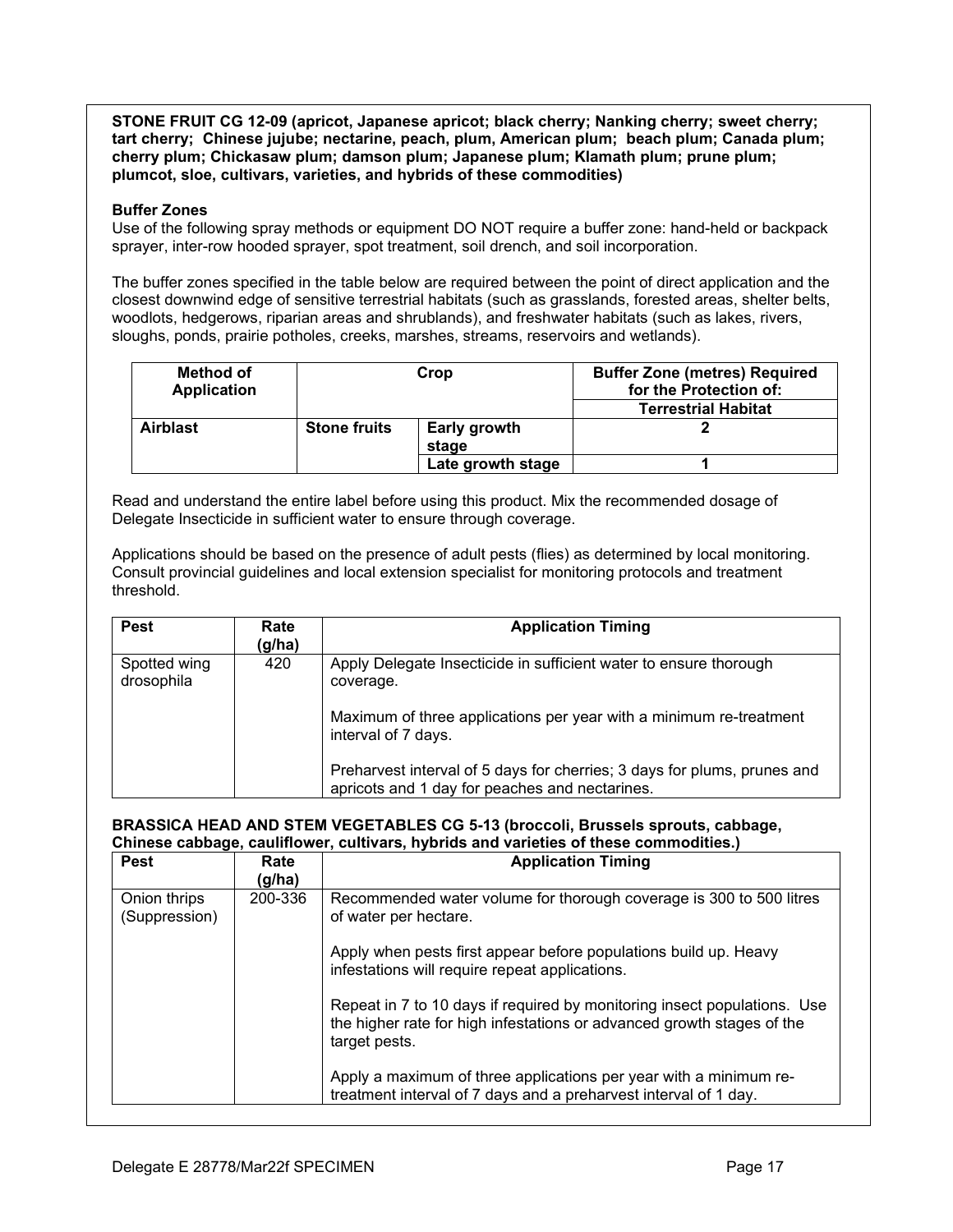**LEAFY VEGETABLES CG 4-13 ( Chinese amaranth; leafy amaranth; arugula, Indian aster; blackjack, broccoli raab, Chinese broccoli; Abyssinian cabbage; seakale cabbage; Chinese cabbage bok choy; cat's whiskers, cham-chwi, cham-na-mul, chervil fresh leaves; chipilin, garland chrysanthemum; cilantro fresh leaves; collards, corn salad, cosmos, garden cress; upland cress; dandelion, dang-gwi, dillweed fresh leaves; dock, dol-nam-mul, ebolo, endive, escarole, fameflower, feather cockscomb, good King Henry, hanover salad, huauzontle, jute leaves, kale, bitter lettuce; head lettuce; leaf lettuce; maca, mizuna, mustard greens, orach, parsley fresh leaves; buckhorn plantain,; English primrose; garden purslane; winter purslane; radicchio, leaves radish; rape greens, wild rocket; shepherds purse, spinach, Malabar spinach; New Zealand spinach; tree spinach; Swiss chard, tanier spinach, turnip greens, Chinese violet; watercress, cultivars, varieties and hybrids of these commodities.)**

# **LEAF PETIOLES VEGETABLES CSG 22B (cardoon, celery, Chinese celery, fuki, rhubarb, udo, zuiki and cultivars, varieties, and hybrids of these commodities)**

| <b>Pest</b>                   | Rate<br>(g/ha) | <b>Application Timing</b>                                                                                                                         |
|-------------------------------|----------------|---------------------------------------------------------------------------------------------------------------------------------------------------|
| Onion thrips<br>(Suppression) | 200-336        | Recommended water volume for thorough coverage is 300 to 500 litres<br>of water per hectare.                                                      |
|                               |                | Apply when onion thrips first appear targeting eggs at hatch and small<br>nymphs. Heavy infestations will require repeat applications.            |
|                               |                | Repeat in 7-10 days if monitoring indicates the need. Use the higher rate<br>for high infestations or advanced growth stages of the target pests. |
|                               |                | Apply a maximum of three applications per year with a minimum re-<br>treatment interval of 7 days and a preharvest interval of 1 day.             |

# **BASIL, DILL**

| <b>Pest</b>                    | Rate<br>(g/ha) | <b>Application Timing</b>                                                                                                                                                                                                                                                                                                                 |
|--------------------------------|----------------|-------------------------------------------------------------------------------------------------------------------------------------------------------------------------------------------------------------------------------------------------------------------------------------------------------------------------------------------|
| <b>Thrips</b><br>(Suppression) | 200-280        | Apply Delegate Insecticide in sufficient water volume for complete<br>coverage of the plant foliage.<br>Applications should be timed at egg hatch or small nymphs.<br>Apply a maximum of 3 applications per year with 7-10 days between                                                                                                   |
|                                |                | applications.<br>Do not apply within 1 day of harvest for basil and do not apply within 14<br>days of harvest for dill seed.                                                                                                                                                                                                              |
| Cabbage<br>looper              | 140-200        | Apply Delegate Insecticide in sufficient water volume for complete<br>coverage of the plant foliage.<br>Applications should be timed at egg hatch or small larvae. Use the<br>higher rates for heavy infestations or for advanced growth stages of the<br>target pests. Repeat applications based on monitoring of insect<br>populations. |
|                                |                | Apply a maximum of 3 applications per year with 7-10 days between<br>applications.<br>Do not apply within 1 day of harvest for basil and do not apply within 14<br>days of harvest for dill seed.                                                                                                                                         |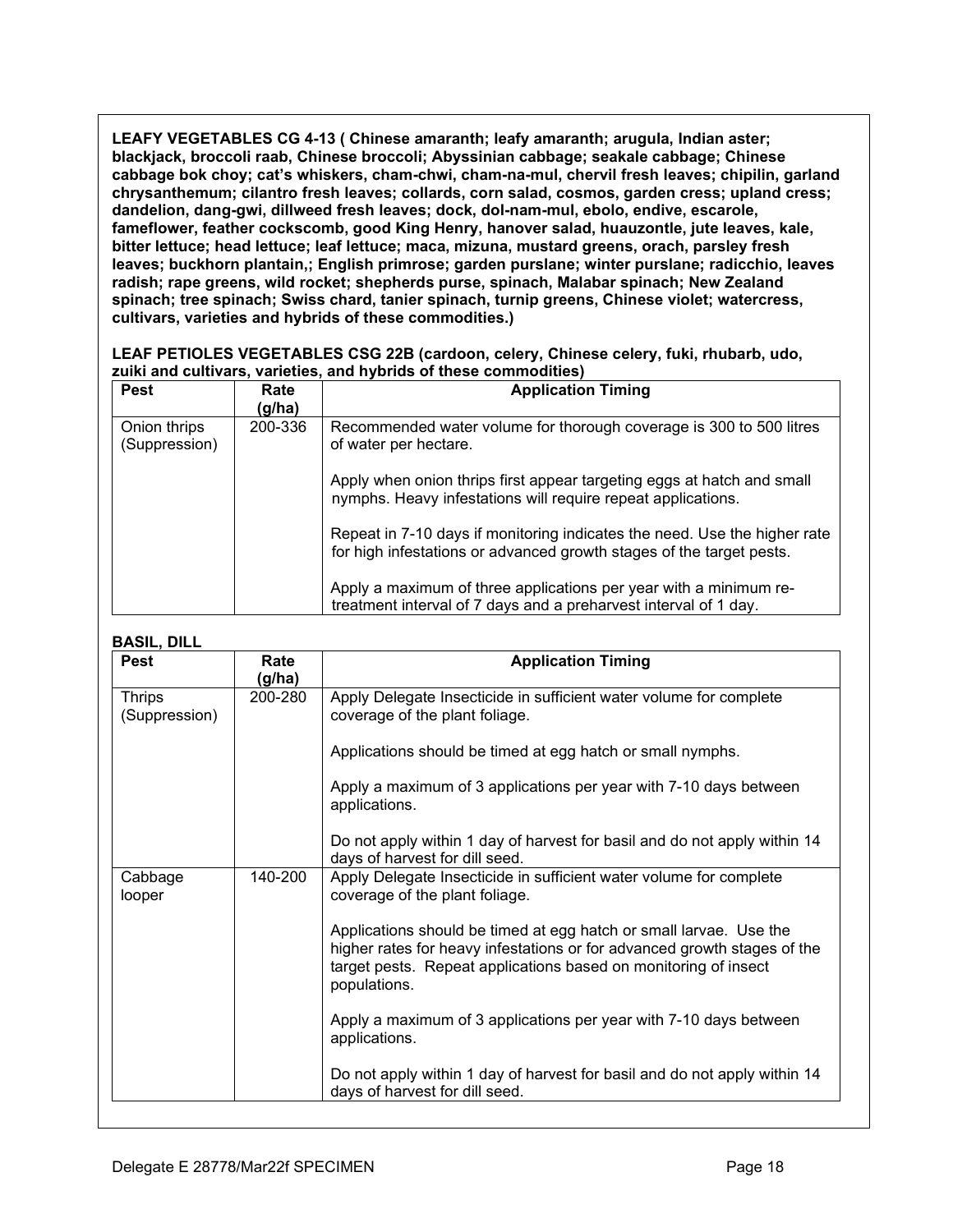| <b>Pest</b> | Rate<br>(g/ha) | <b>Application Timing</b>                                                                                                                                                 |
|-------------|----------------|---------------------------------------------------------------------------------------------------------------------------------------------------------------------------|
| Leafrollers | 200            | Apply Delegate Insecticide in sufficient water volume for complete<br>coverage of the plant foliage.<br>Applications should be timed at egg hatch or small larvae. Repeat |
|             |                | applications based on monitoring of insect populations.                                                                                                                   |
|             |                | Apply a maximum of 3 applications per year with a minimum of 5 days<br>between applications. Do not apply within 3 days of harvest.                                       |

# **SWEET CORN, SEED CORN, POPCORN**

For aerial application, use a minimum spray volume of 30 L/ha. Recommended spray volume is 30-50 L/ha. Refer to the section of the label entitled Aerial Application for detailed use instructions.

| <b>Pest</b>             | Rate<br>(g/ha) | <b>Application Timing</b>                                                                                                                                                                           |
|-------------------------|----------------|-----------------------------------------------------------------------------------------------------------------------------------------------------------------------------------------------------|
| European corn<br>borer  | 120-210        | Apply Delegate Insecticide in sufficient water volume for complete<br>coverage of the plant foliage.                                                                                                |
| Western bean<br>cutworm |                | Applications should be timed at egg hatch or to small larvae. Use the<br>higher rate for heavy infestations and for large larvae. Repeat<br>applications based on monitoring of insect populations. |
|                         |                | Apply a maximum of 3 applications per year with a minimum of 5 days<br>between applications.                                                                                                        |
|                         |                | Do not apply within 1 day of harvest for sweet corn and seed corn.<br>Do not apply within 28 days of harvest for popcorn. FOR SWEET CORN,<br>POPCORN AND SEED CORN:                                 |
|                         |                | Do not apply within 28 days of stover harvest or within 7 days of forage<br>harvest.                                                                                                                |

# **BERRIES (CROP SUBGROUP 13-07A, 13-07B AND 13-07G)**

**BUSHBERRIES (Crop Subgroup 13-07B; except highbush cranberries and Iingonberries): highbush blueberry, lowbush blueberry, black currant, red currant, elderberry, gooseberry, huckleberry, Aronia berry, buffalo currant, Chilean guava, European barberry, edible honeysuckle, jostaberry, Juneberry (Saskatoon berry), native currant, salal, sea buckthorn, cultivars, varieties and/or hybrids of these.**

| <b>Pest</b>                | Rate<br>(g/ha) | <b>Application Timing</b>                                                                                                                            |
|----------------------------|----------------|------------------------------------------------------------------------------------------------------------------------------------------------------|
| Spotted wing<br>Drosophila | 315-420        | Apply Delegate Insecticide in sufficient water to ensure thorough<br>coverage.<br>Maximum of three applications per year with a minimum re-treatment |
|                            |                | interval of 12 days and preharvest interval of 1 day.                                                                                                |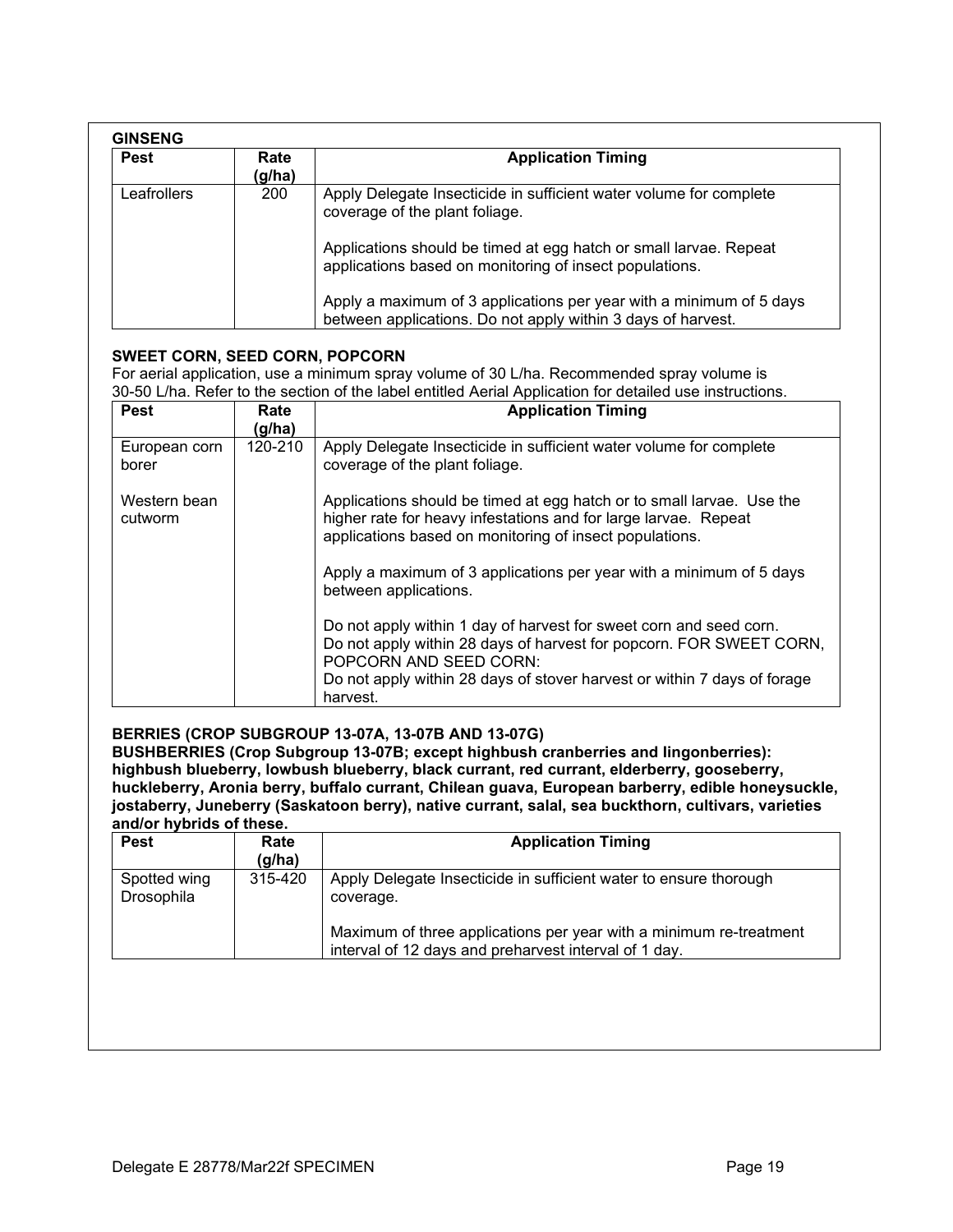# **CANEBERRIES (Crop Subgroup 13-07A)**: **blackberry, black and red raspberry, wild raspberry, cultivars, varieties and/or hybrids of these.**

| <b>Pest</b>                | Rate<br>(g/ha) | <b>Application Timing</b>                                                                                                  |
|----------------------------|----------------|----------------------------------------------------------------------------------------------------------------------------|
| Spotted wing<br>Drosophila | 315-420        | Apply Delegate Insecticide in sufficient water to ensure thorough<br>coverage.                                             |
|                            |                | Maximum of three applications per year with a minimum re-treatment<br>interval of 7 days and preharvest interval of 1 day. |

#### **LOW GROWING BERRY (Crop Subgroup 13-07G; except lowbush blueberries and cranberries)**: **bearberry, bilberry, cloudberry, lingonberry, muntries, partridgeberry, strawberry, cultivars, varieties and/or hybrids of these.**

| <b>Pest</b>                | Rate<br>(g/ha) | <b>Application Timing</b>                                                                                                                                                                                                     |
|----------------------------|----------------|-------------------------------------------------------------------------------------------------------------------------------------------------------------------------------------------------------------------------------|
| Spotted wing<br>Drosophila | 280            | Apply Delegate Insecticide in sufficient water to ensure thorough<br>coverage.                                                                                                                                                |
|                            |                | Maximum of three applications per year with a minimum re-treatment<br>interval of 7 days and preharvest interval of 1 day.                                                                                                    |
|                            |                | Applications should be based on the presence of adult pests (flies) as<br>determined by local monitoring. Consult provincial guidelines and local<br>extension specialists for monitoring protocols and treatment thresholds. |

Do not make more than 2 consecutive applications of Group 5 insecticides (spinosad and spinetoram).

# **GREENHOUSE VEGETABLES**

**Greenhouse cucumber, greenhouse fruiting vegetables (pepper, tomato, eggplant):** control of cabbage looper and European corn borer and suppression of exposed western flower thrips **Greenhouse lettuce:** control of cabbage looper

| <b>Pest</b>                                                   | Rate<br>(g/ha) | <b>Application Timing</b>                                                                                                                                                                                                                                                                                                                   |
|---------------------------------------------------------------|----------------|---------------------------------------------------------------------------------------------------------------------------------------------------------------------------------------------------------------------------------------------------------------------------------------------------------------------------------------------|
| Cabbage<br>looper                                             | 92-132         | Apply Delegate Insecticide per rate in 1000 L of water as a dilute<br>spray.                                                                                                                                                                                                                                                                |
| European corn<br>borer<br>Exposed<br>western flower<br>thrips |                | Use the higher rate when insect populations are high and/or insects are<br>large. Apply when cabbage looper or European corn borer eggs hatch<br>and first instar larvae are present or when western flower thrips first<br>appear. Do not apply by a fogger or mister. Monitoring is critical for the<br>proper timing of the insecticide. |
| (Suppression)                                                 |                | Repeat applications as determined by further monitoring of pest<br>pressure.                                                                                                                                                                                                                                                                |
|                                                               |                | Three applications of Delegate Insecticide can be used per crop cycle,<br>with a minimum of 7 days between applications. Do not apply within 2<br>days of harvest.                                                                                                                                                                          |
|                                                               |                | DO NOT allow effluent or runoff from greenhouses containing this<br>product to enter lakes, streams, ponds or other waters.                                                                                                                                                                                                                 |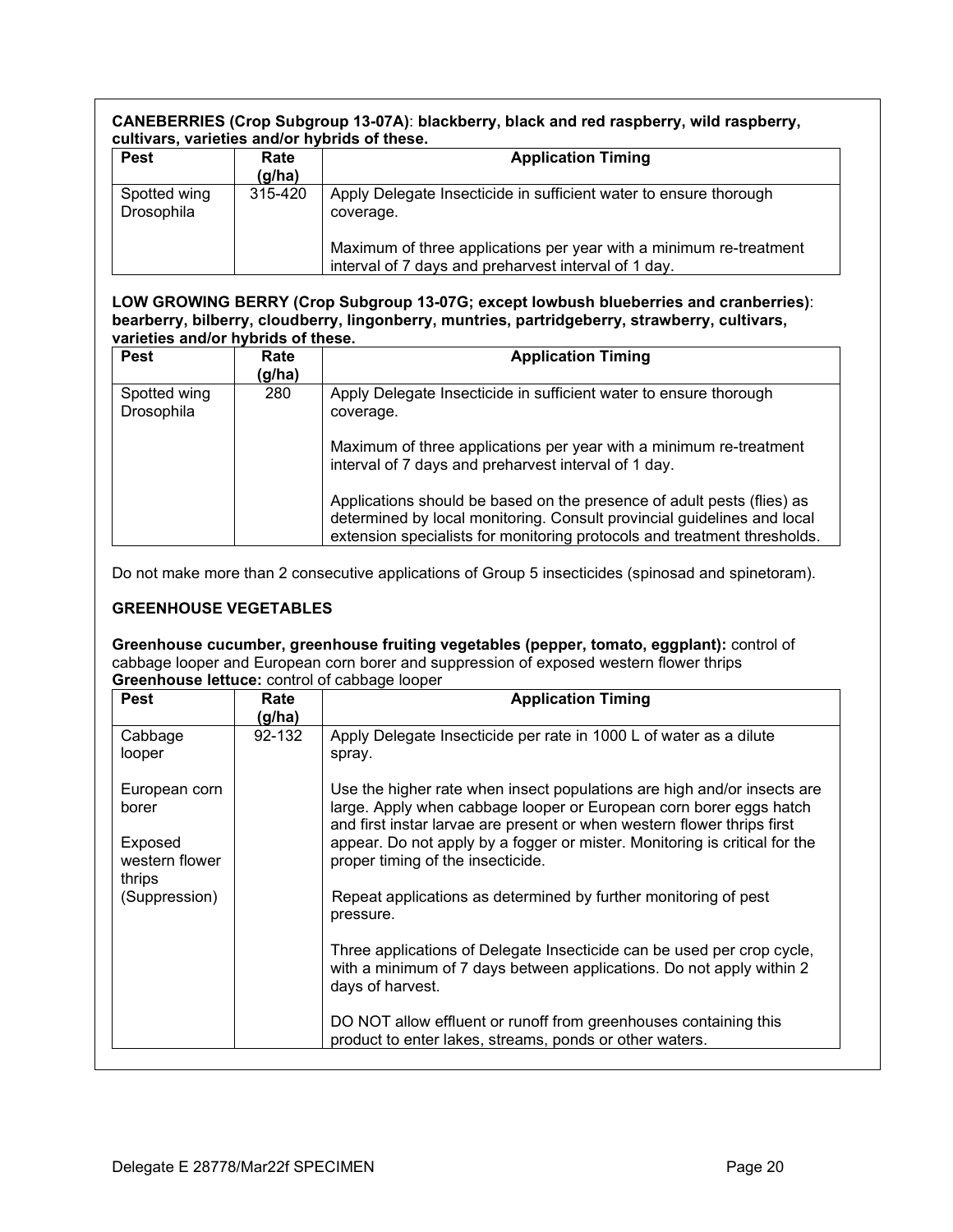| <b>Pest</b>                                                       | Rate<br>(g/ha) | <b>Application Timing</b>                                                                                                                                                                                                                                        |
|-------------------------------------------------------------------|----------------|------------------------------------------------------------------------------------------------------------------------------------------------------------------------------------------------------------------------------------------------------------------|
| Aspen<br>serpentine<br>leafminer<br>(Phyllocnistis<br>populiella) | $320 - 420$    | Apply Delegate Insecticide plus a non-ionic surfactant (e.g. Agral 90) at<br>0.25% v/v. Use sufficient water to ensure thorough coverage of the<br>entire foliage.<br>Maximum of three applications per year with a minimum re-treatment<br>interval of 14 days. |
|                                                                   |                | Applications should be applied after bud break to target young larvae.<br>Use the higher rate under high pest pressure and/or when larger larvae<br>are present.                                                                                                 |

| CONIFER SEED ORCHARDS (for Douglas-fir, true firs, spruces, pines, larches, and hemlocks |  |
|------------------------------------------------------------------------------------------|--|
| only)                                                                                    |  |

| .<br><b>Pest</b>               | Rate<br>(g/ha) | <b>Application Timing</b>                                                                                                                                                                                      |
|--------------------------------|----------------|----------------------------------------------------------------------------------------------------------------------------------------------------------------------------------------------------------------|
| Fir coneworm                   | 210-420        | Apply Delegate Insecticide using sufficient water volume to ensure<br>thorough coverage of the foliage and cones.                                                                                              |
|                                |                | Time the applications for newly hatched larvae for best control. Use the<br>higher rate for high populations and/or large larvae. Reapply if the pest<br>population persists.                                  |
|                                |                | Apply a maximum of 3 applications of Delegate Insecticide per year with<br>re-treatment interval of 14 to 21 days.                                                                                             |
| Western<br>conifer seed<br>bug | 210-420        | Apply Delegate Insecticide using sufficient water volume to ensure<br>thorough coverage of the foliage and cones.                                                                                              |
| (Leptoglossus<br>occidentalis) |                | Apply when adults are first detected in spring. Subsequent applications<br>should be based upon the presence of adults or nymphs as shown by<br>crop monitoring. Use the higher rate for higher pest pressure. |
|                                |                | Apply a maximum of 3 applications of Delegate Insecticide per year with<br>a minimum re-treatment interval of 21 days.                                                                                         |

To reduce the potential for resistance development in target pest species, do not make more than 2 consecutive applications of Group 5 insecticides (spinosyns). If additional treatments are required after 2 consecutive applications of Group 5 insecticides, rotate to an insecticide in a different group registered for this use for at least one application.

# **CHRISTMAS TREES, OUTDOOR NURSERY STOCK AND ORNAMENTALS (for pines, spruces and Douglas-fir only)**

| <b>Pest</b>                                  | Rate<br>(g/ha) | <b>Application Timing</b>                                                                                                                                                                                                                                                                                                                     |
|----------------------------------------------|----------------|-----------------------------------------------------------------------------------------------------------------------------------------------------------------------------------------------------------------------------------------------------------------------------------------------------------------------------------------------|
| White pine<br>weevil<br>(Pissodes<br>strobi) | 420            | Apply Delegate Insecticide in 1000 L of water as a dilute spray. Ensure<br>thorough coverage of the terminal buds and leaders.<br>Maximum of three applications per year with a re-treatment interval of 7<br>$-10$ days.<br>Applications should be applied in the spring when adults first emerge or<br>in the fall after new adults emerge. |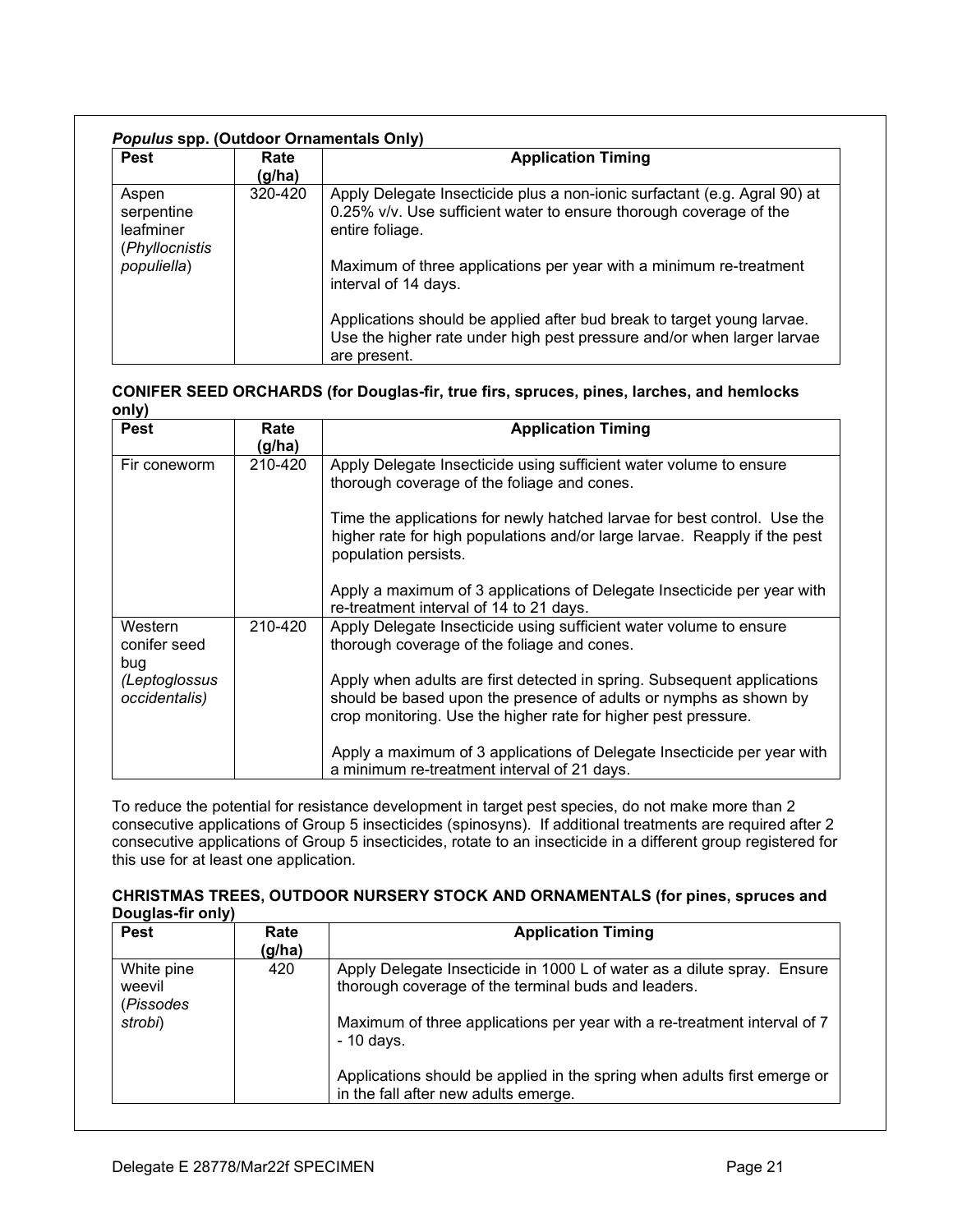| <b>Pest</b>                    | Rate<br>(g/ha) | <b>Application Timing</b>                                                                                                                                                                                                |
|--------------------------------|----------------|--------------------------------------------------------------------------------------------------------------------------------------------------------------------------------------------------------------------------|
| <b>Thrips</b><br>(Suppression) | 200-280        | Apply in sufficient water volume for complete coverage of the plant<br>foliage. Applications should be timed at egg hatch or to small larvae.<br>Use the higher rate for heavy infestations and for large larvae. Repeat |
| Cabbage<br>looper              | 140-200        | applications based on monitoring of insect populations.<br>Apply a maximum of 3 applications per year with a minimum of 7 days<br>between applications. Do not apply within 7 days of harvest.                           |

# **NON-BEARING NURSERY STOCK (***Malus spp***, and** *Prunus spp***)**

| <b>Pest</b>         | Rate<br>(g/ha) | <b>Application Timing</b>                                                                                                                          |
|---------------------|----------------|----------------------------------------------------------------------------------------------------------------------------------------------------|
| Dogwood             | 420            | A spray volume of 1500-2000 L/ha is recommended. Using a handgun                                                                                   |
| borer               |                | or backpack sprayer only, direct the spray to cover the lower trunk of<br>the tree, particularly the graft union and any pruning cuts. Thorough    |
| Apple               |                | coverage is essential.                                                                                                                             |
| clearwing moth      |                |                                                                                                                                                    |
| (Reduce)            |                | Apply 1-2 applications at a 14 day interval targeting the 1st instar larval                                                                        |
| Numbers)            |                | stage (in-season/summer).                                                                                                                          |
|                     |                | Apply a maximum of two applications per year.                                                                                                      |
| Peachtree           | 420            | A spray volume of 1500-2000 L/ha is recommended. Using a handgun                                                                                   |
| borer and<br>lesser |                | or backpack sprayer only, direct the spray to cover the tree trunk and<br>any scaffold limbs from ground level to 1.5 m above ground, particularly |
| peachtree           |                | the graft union and any pruning cuts. Thorough coverage is essential.                                                                              |
| borer               |                |                                                                                                                                                    |
| (Suppression)       |                | Target the 1st instar larval stage, beginning 7 to 10 days after the first                                                                         |
|                     |                | adult trap catch.                                                                                                                                  |
|                     |                | Repeat applications at 14-21 day intervals. Apply a maximum of three                                                                               |
|                     |                | applications per year.                                                                                                                             |

# **ROOT VEGETABLES**

| <b>Pest</b>                   | Rate<br>(g/ha) | <b>Application Timing</b>                                                                                                     |
|-------------------------------|----------------|-------------------------------------------------------------------------------------------------------------------------------|
| Flea beetles<br>(Suppression) | 200            | Apply when pests appear.                                                                                                      |
|                               |                | Maximum of three applications per year with a minimum re-treatment<br>interval of 5 days and a preharvest interval of 3 days. |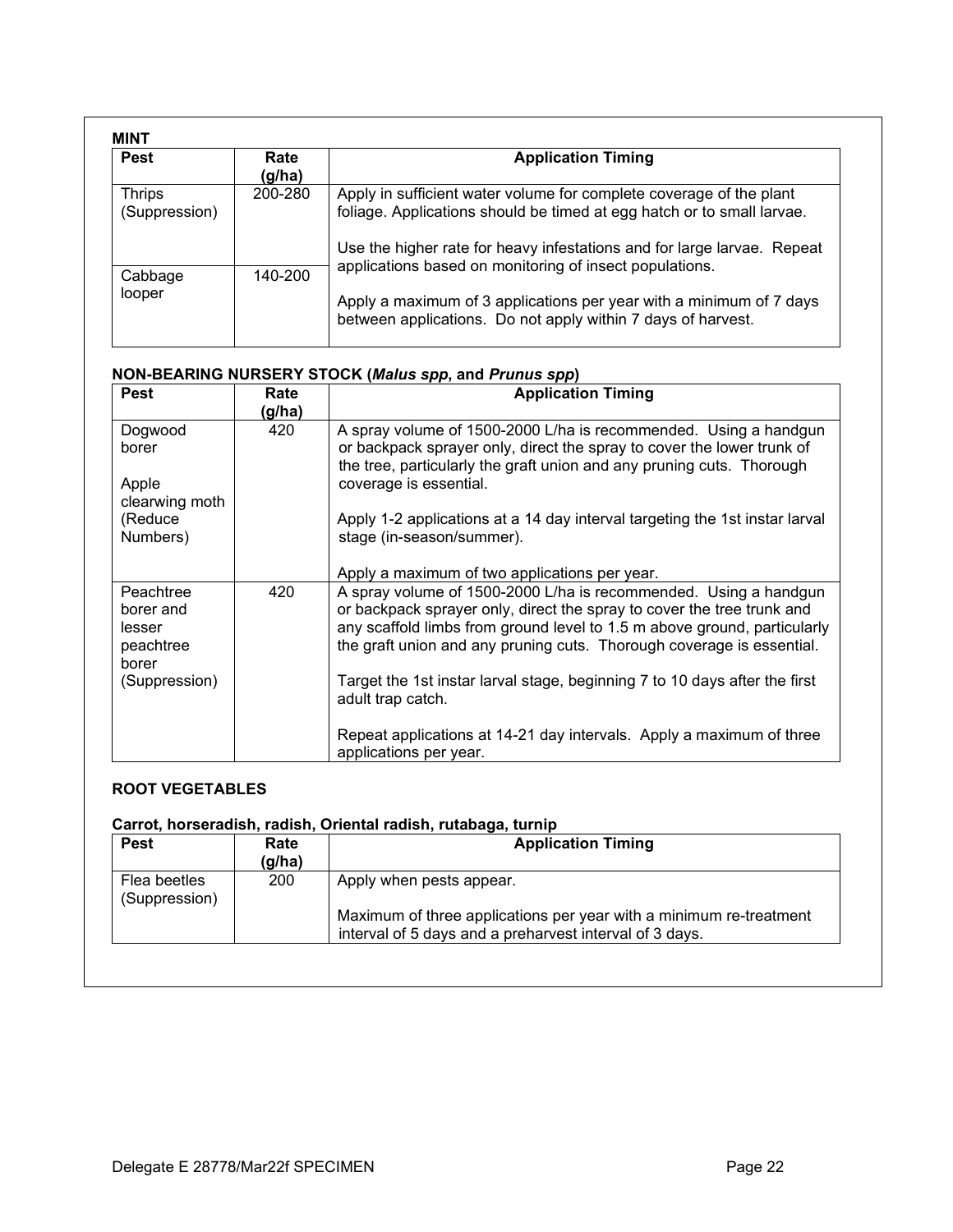| <b>Pest</b>                | Rate<br>(g/ha) | <b>Application Timing</b>                                                                                                                         |
|----------------------------|----------------|---------------------------------------------------------------------------------------------------------------------------------------------------|
| Spotted wing<br>Drosophila | 350            | Apply Delegate Insecticide in sufficient water to ensure complete<br>coverage.                                                                    |
|                            |                | Maximum of three applications per year with a re-treatment interval of 5<br>days and preharvest interval of 7 days.                               |
|                            |                | Applications should be based on the presence of adult flies, as<br>determined by local monitoring.                                                |
|                            |                |                                                                                                                                                   |
|                            |                | FRUITING VEGETABLES CROP GROUP 8-09 (African eggplant, bush tomato, cocona, currant                                                               |
|                            |                | tomato, eggplant, garden huckleberry, goji berry, groundcherry, martynia, naranjilla, okra, pea                                                   |
|                            |                | eggplant, pepino, bell pepper, non-bell pepper, roselle, scarlet eggplant, sunberry, tomatillo,                                                   |
|                            |                | tomato, tree tomato, cultivars, varieties and hybrids of these commodities.)                                                                      |
| <b>Pest</b>                | Rate           | <b>Application Timing</b>                                                                                                                         |
|                            | (g/ha)         |                                                                                                                                                   |
| Colorado                   | 160-240        | Time the application for egg hatch or small larvae. Use the higher rate                                                                           |
| potato beetle              |                | for the higher pest pressure or for larger larvae.                                                                                                |
|                            |                |                                                                                                                                                   |
|                            |                |                                                                                                                                                   |
|                            |                | A repeat application in 7 to 14 days may be necessary depending on                                                                                |
| European corn<br>borer     | 160            | the pest pressure.<br>Monitor egg laying and egg hatch to determine application timing. Time<br>the application to coincide with peak egg hatch.  |
|                            |                | A repeat application in 7 to 14 days may be necessary depending on                                                                                |
|                            | 280            | the pest pressure.                                                                                                                                |
| Spotted wing<br>Drosophila |                | Timing of applications should be based on the presence of adult pests<br>(flies) as determined by local monitoring. Consult provincial guidelines |
|                            |                | and local extension specialists for monitoring protocols and treatment                                                                            |
|                            |                | thresholds.                                                                                                                                       |
|                            |                | A repeat application in 7 to 14 days may be necessary depending on<br>the pest pressure.                                                          |

Apply a maximum of 3 applications per year up to a maximum of 600 grams of applied product per year. Do not apply within 1 day to harvest.

To reduce the potential for resistance development in target species, do not make more than two consecutive applications of Group 5 insecticides (for example, spinetoram and spinosad).

# **Refer to DIRECTIONS FOR USE for Buffer Zone information. Refer to the main Delegate Insecticide product label for additional details and instructions.**

# **Resistance Management Recommendations**

For resistance management, Delegate Insecticide contains a Group 5 insecticide. Any insect population may contain individuals naturally resistant to Delegate Insecticide and other Group 5 insecticides. The resistant individuals may dominate the insect population if this group of insecticides is used repeatedly in the same fields. Other resistance mechanisms that are not linked to site of action but are specific for individual chemicals, such as enhanced metabolism, may also exist. Appropriate resistance management strategies should be followed.